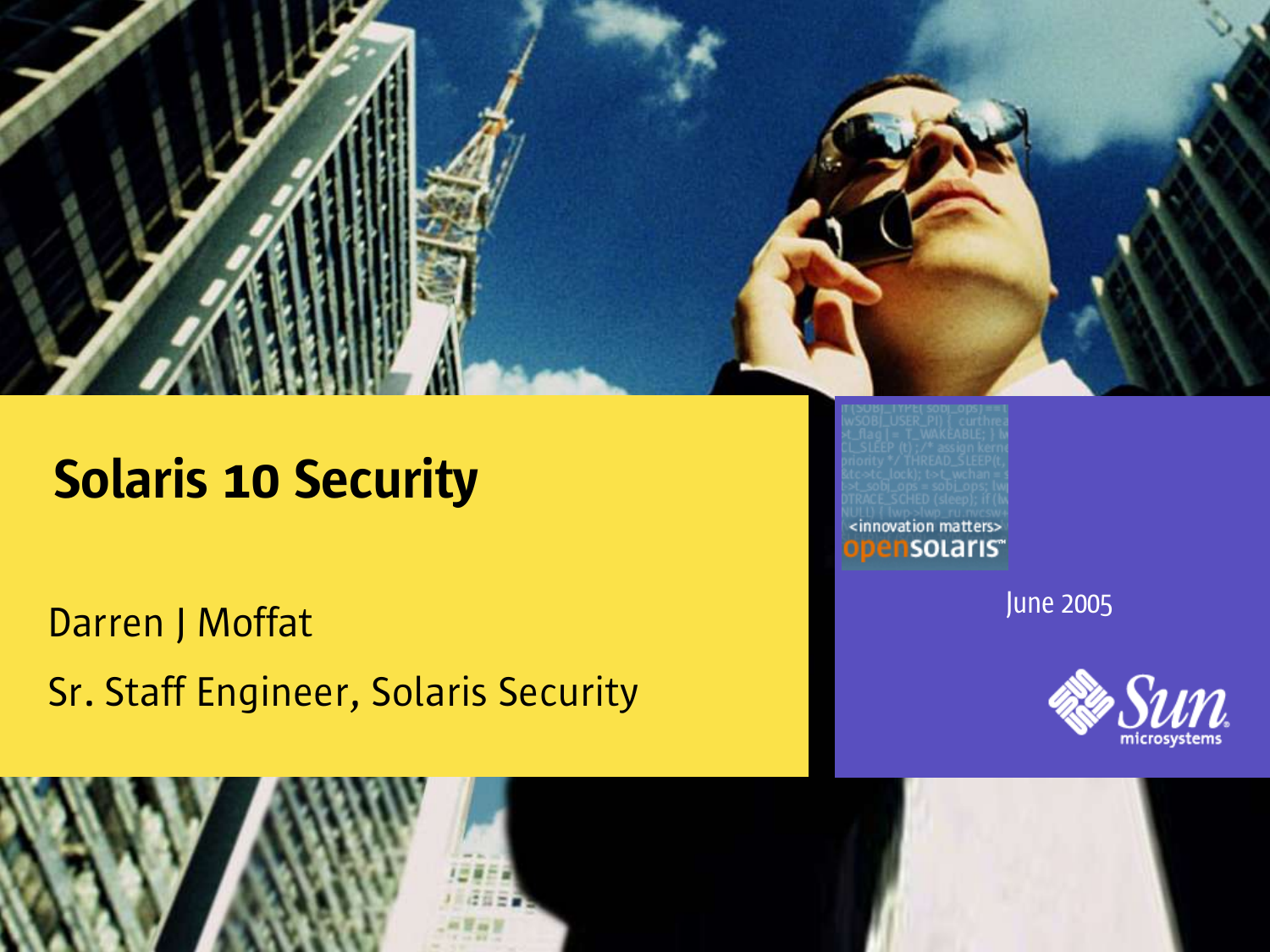



### Agenda

- Solaris's Overall Security Goals
- Strategic Investment Areas
	- Solaris 10 OS Features
	- Solaris 10 Networking
- How do things fit together
- Applies to AMD64, SPARC and X86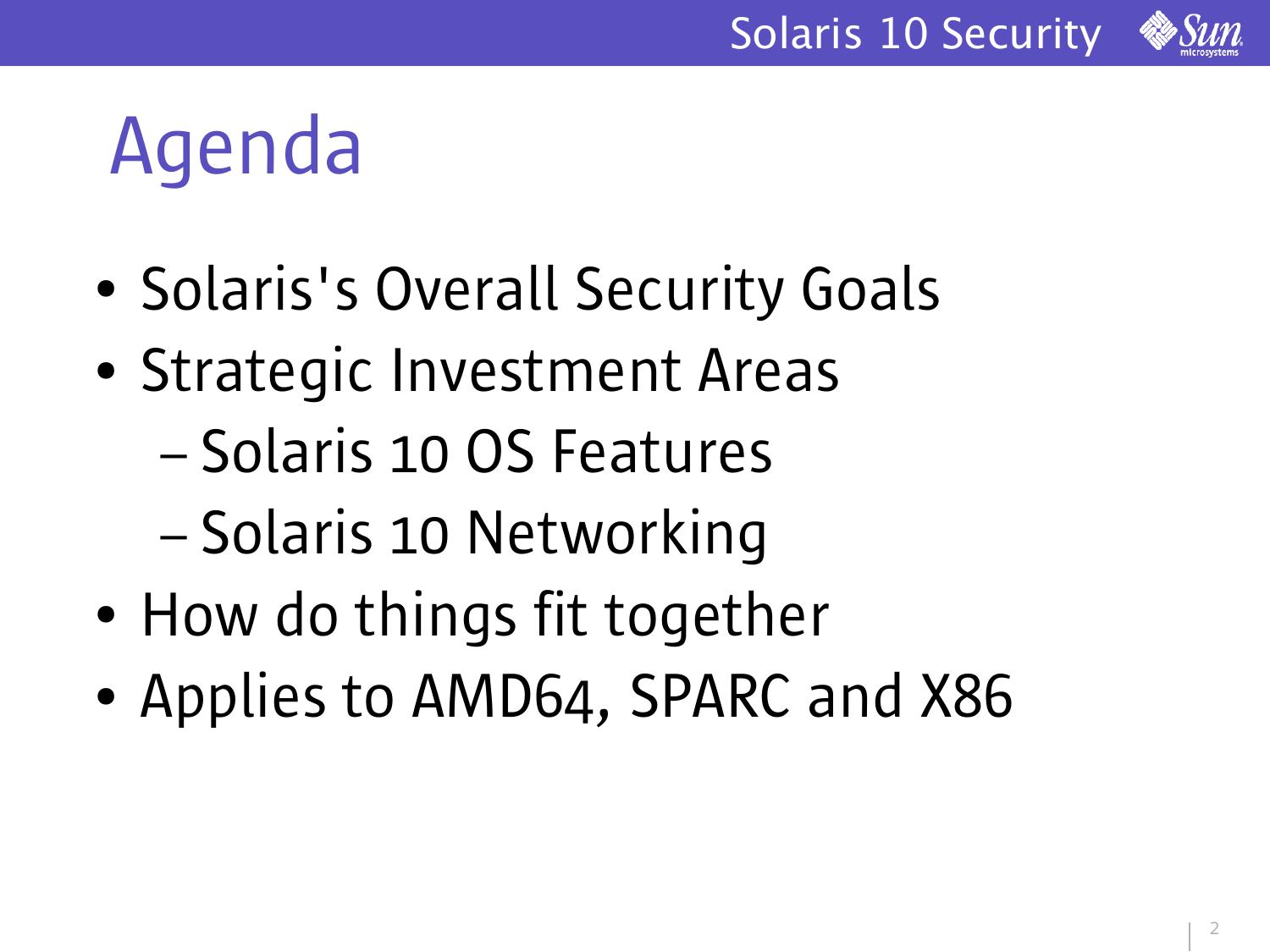

# Solaris Security Goals

- Defending
	- Provide strong assurance of system integrity
	- Defend system from unauthorized access
- Enabling
	- Secure authentication of all active subjects
	- Protect communications between endpoints
- Deploying
	- Emphasize integratable stack architecture
	- Interoperable with other security architectures
	- Ease management and use of security features
	- Receive independent assessment of security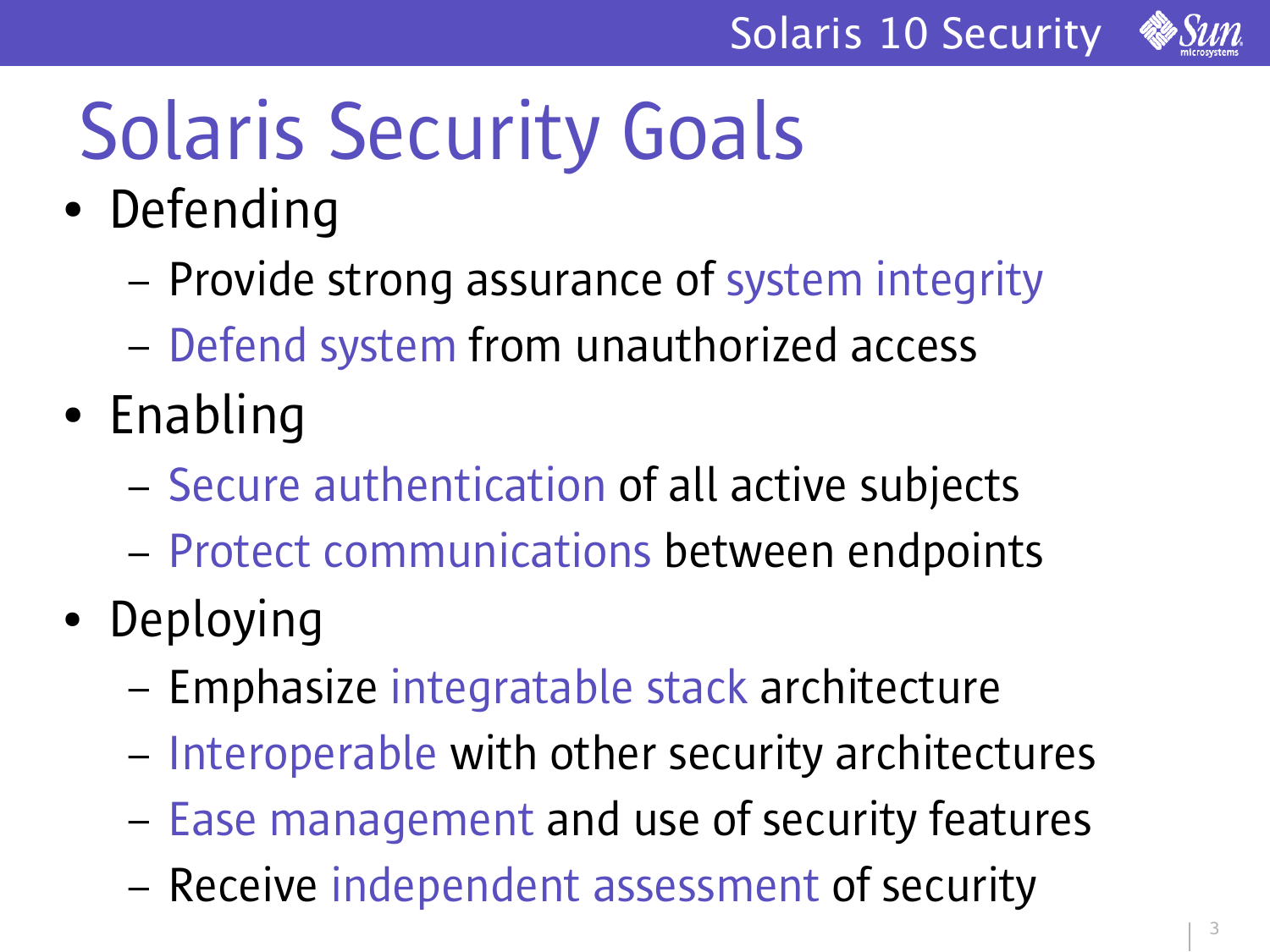

### Solaris Hardening

#### GOAL: Defend system from unauthorized access, Provide high assurance of system integrity

#### **Secure Deployment**

Secure Network Install Minimal Initial Install *Profile-based Install Validated Execution* File Integrity Protection

#### Breach Containment

Minimal Process Privileges Service Containment

#### Access Control

Role Based User Based File Based Packet Based

#### Auditing

Detailed Audit Trail *Centralized Logging* Enabling Intrusion Detection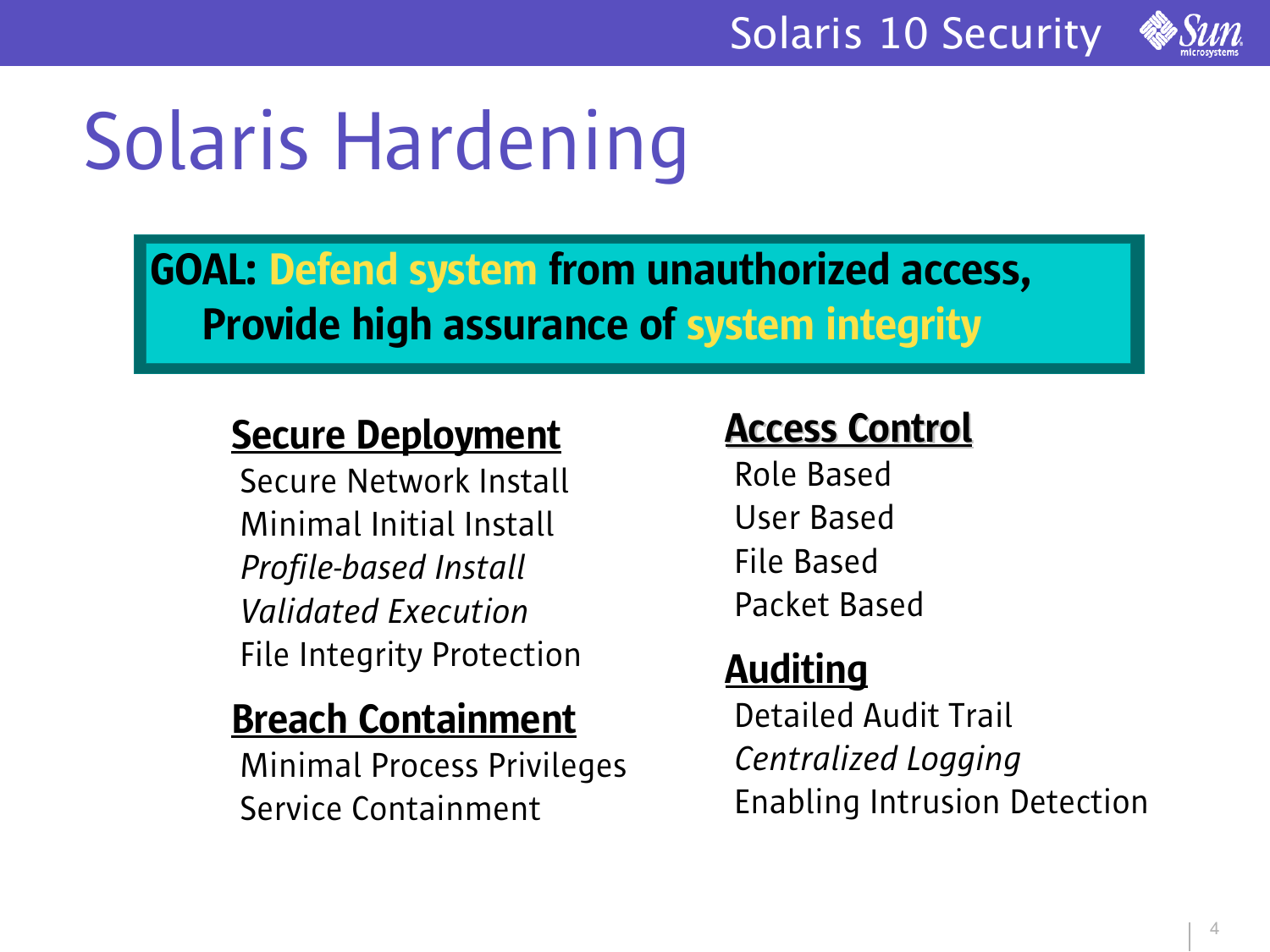

- Conservative Security Posture @Install
	- Minimal install option (Reduced Networking)
	- More services *off or local only* after install
	- Service Manager for hardening
- Privileges (Process Rights Mgmt)
	- Decomposition of root privileges
	- Default for compatibility (root has all privs)
	- Privileges can be inherited or relinquished
- Zones (Containers)
	- Virtualization into application environments
	- Quarantine potentially risky software
	- Global Zone can see into other zones (IDS use)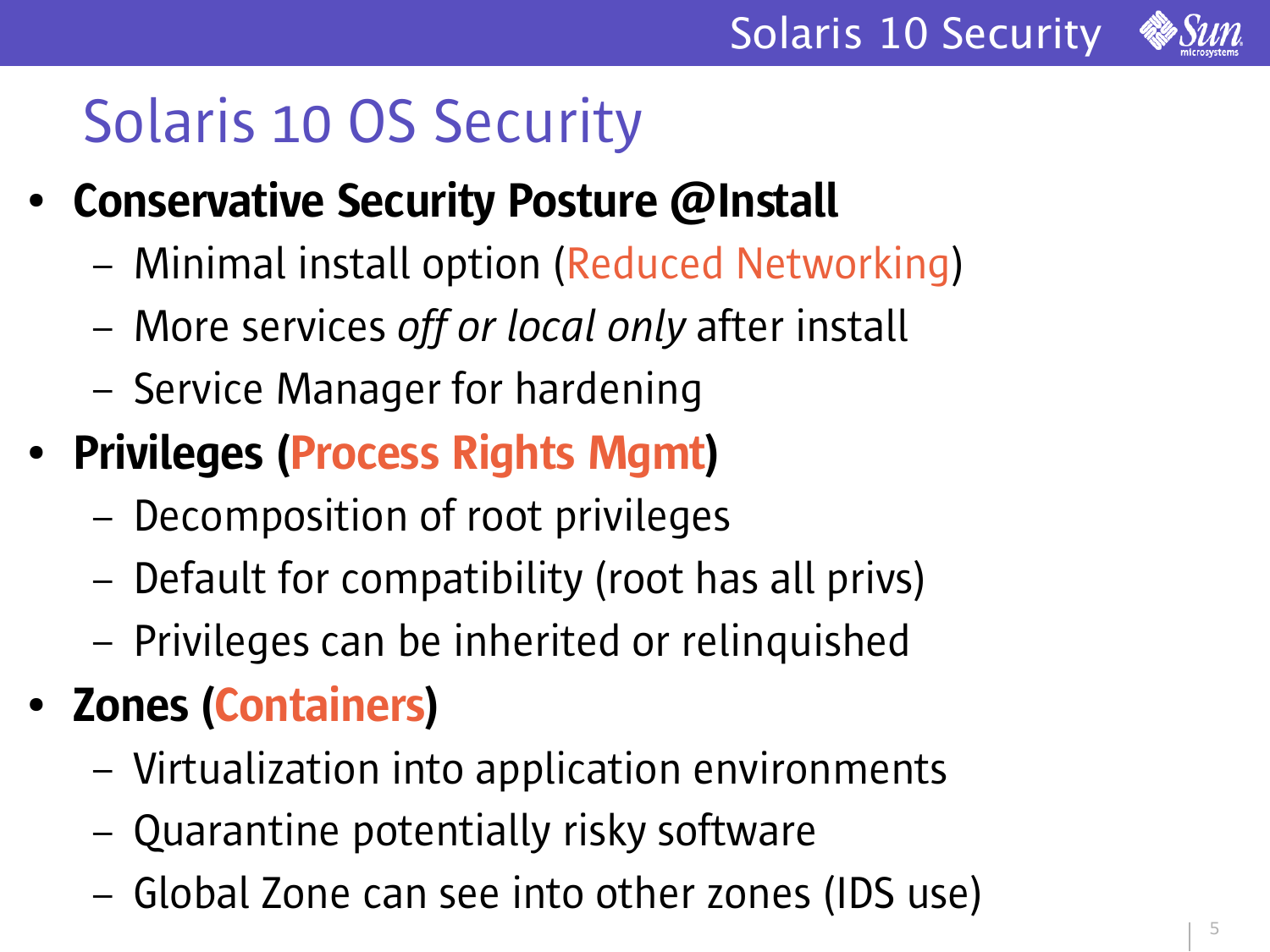

### Basic Web Server Deployment

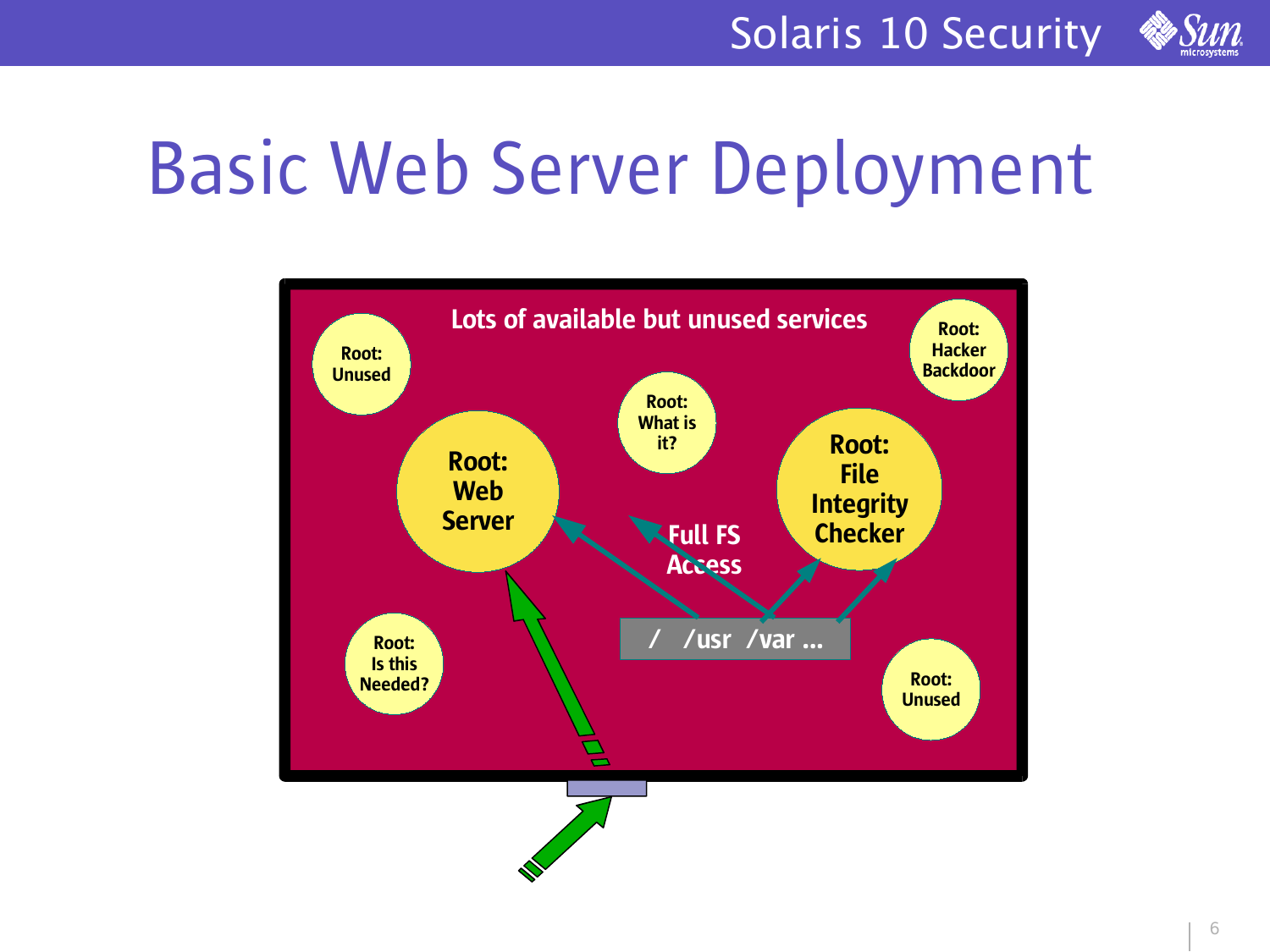

# Solaris Hardening Progress

| <b>Solaris 8</b>                                                                                                                                                     |                                                                                                                          |  |  |
|----------------------------------------------------------------------------------------------------------------------------------------------------------------------|--------------------------------------------------------------------------------------------------------------------------|--|--|
| <b>Role-Based Access Controls</b>                                                                                                                                    | Tightened file permissions                                                                                               |  |  |
| Solaris 9                                                                                                                                                            |                                                                                                                          |  |  |
| <b>More Granular Packages</b><br>Non-executable stack option<br><b>Flexible Password Encryption</b>                                                                  | SunScreen 3.2<br>OS/Net - Non-exec stack                                                                                 |  |  |
| Solaris 10                                                                                                                                                           |                                                                                                                          |  |  |
| Secure Remote Install (WANboot)<br><b>Service Management Framework</b><br><b>Granular Process Privileges</b><br><b>File Integrity Checker (BART)</b><br><b>Zones</b> | <b>Minimal Install Option</b><br><b>Audit Enhancements</b><br>Audit Logging w/syslog<br><b>Stateful Packet Filtering</b> |  |  |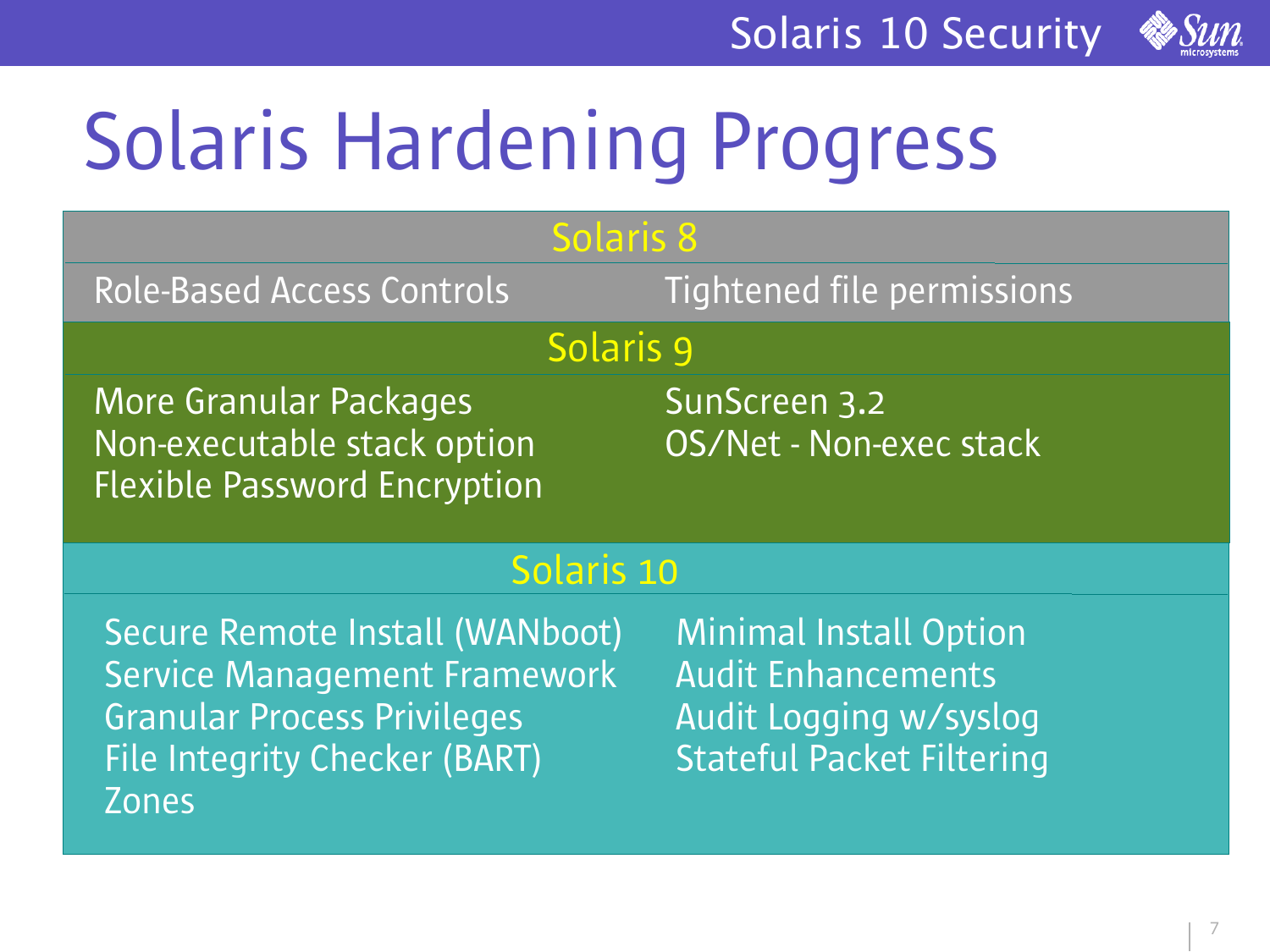

# Least Privilege in Solaris 10

- Traditional UNIX is root or user
	- Kernel checks explicitly for uid = 0 or object owner
- CMW and later (expired) POSIX specifications on least privilege.
- Solaris 10 privileges evolution of 10+ years of common criteria evaluated implementation experience from Trusted Solaris.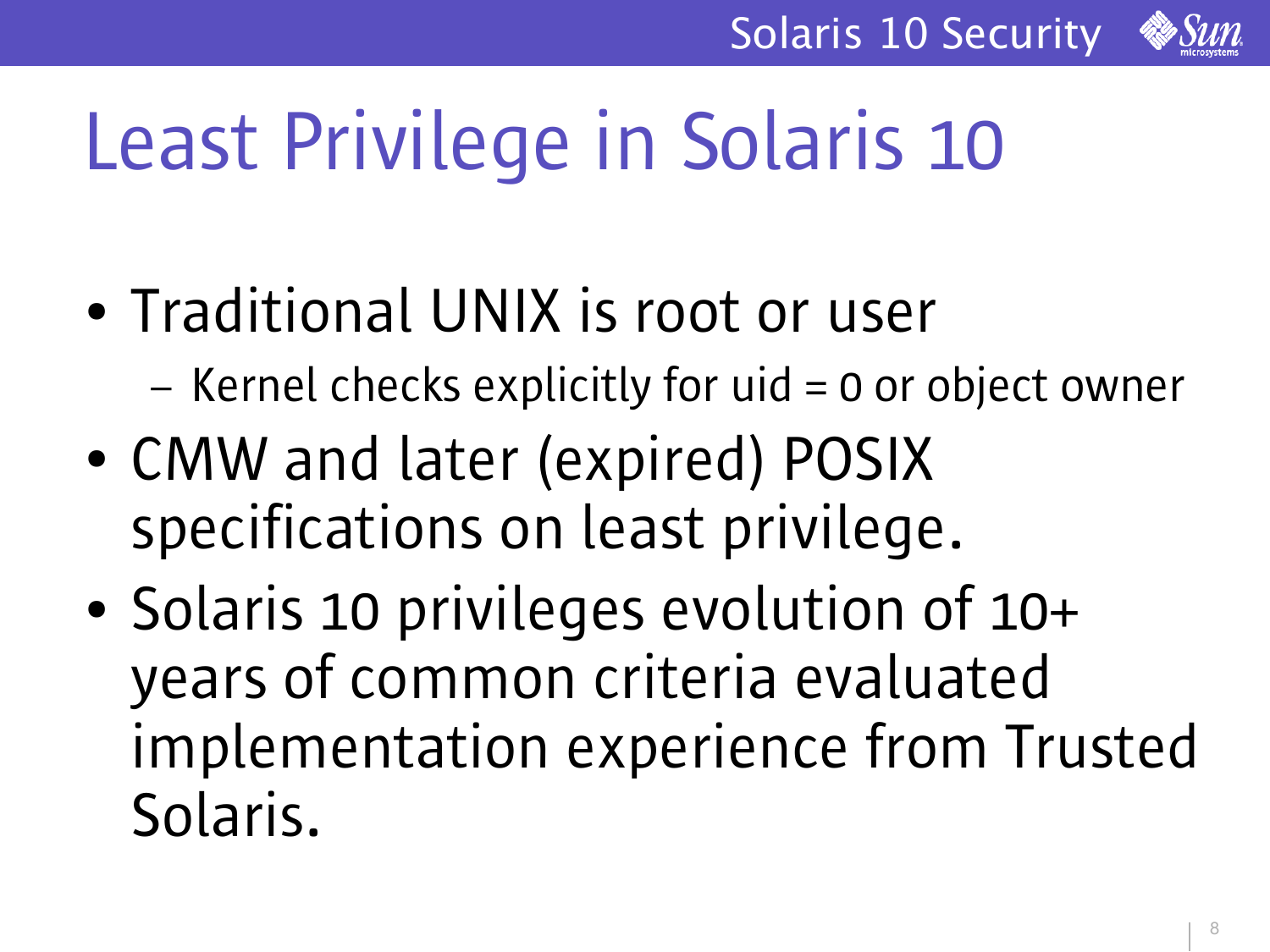

### Privilege Sets

- $48+$  fine grained privileges instead of uid  $== 0$ 
	- ppriv -lv : Shows privilege and what it protects.
- Each process has 4 privilege sets in its' kernel cred:
- Inheritable set (I)
	- The set of privileges child processes get on exec.
- Permitted set (P)
	- The maximum set of privileges for the process
- Effective set (E)
	- Subset of P that are currently asserted as needed by the process
- Limit set (L)
	- Upper bound a process and its children can obtain (takes effect on exec)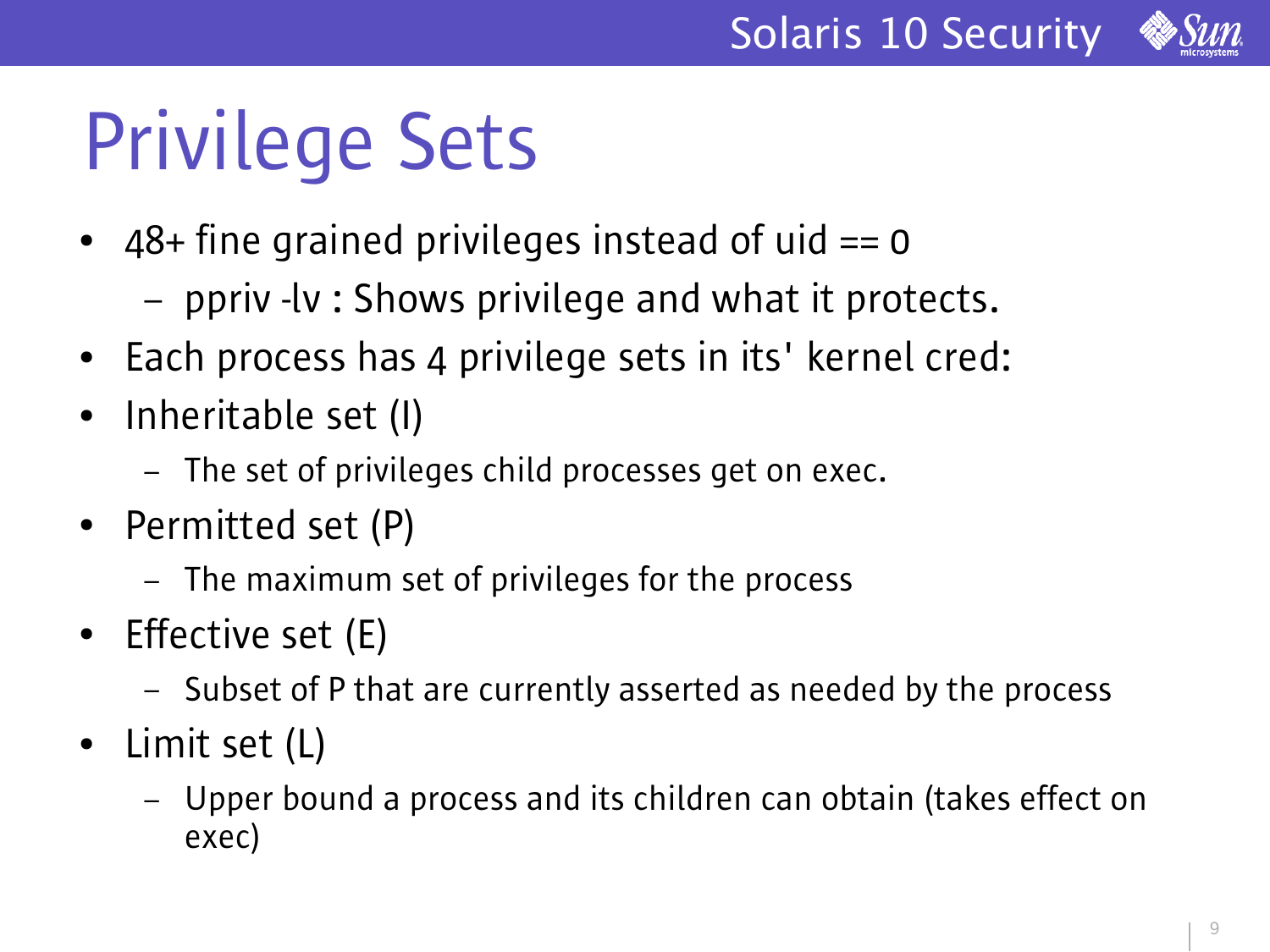

# Current Privilege Names

"contract\_event" Process/Request critical/reliable events "contract\_observer" Obsever events other than euid "cpc\_cpu" Access to per-CPU perf counters "dtrace\_kernel" DTrace kernel tracing "dtrace\_proc" DTrace process-level tracing "dtrace\_user" DTrace user-level tracing "file\_chown" Change file's owner/group IDs "file\_chown\_self" Give away (chown) files "file\_dac\_execute" Override file's execute perms "file\_dac\_read" Override file's read perms "file\_dac\_search" Override dir's search perms "file\_dac\_write" Override (non-root) file's write perms "file\_link\_any" Create hard links to diff uid files "file\_owner" Non-owner can do misc owner ops "file\_setid" Set uid/gid (non-root) to diff id "ipc\_dac\_read" Override read on IPC, Shared Mem perms "ipc\_dac\_write" Override write on IPC, Shared Mem perms "ipc\_owner" Override set perms/owner on IPC "net\_icmpaccess"Send/Receive ICMP packets "net\_privaddr" Bind to privilege port  $($  < 1023+extras) "net\_rawaccess" Raw access to IP "proc\_audit" Generate audit records "proc\_chroot" Change root (chroot) "proc\_clock\_highres" Allow use of hi-res timers

Allow use of  $execve()$ "proc\_fork" Allow use of fork\*() calls "proc\_info" Examine /proc of other processes "proc\_lock\_memory" Lock pages in physical memory "proc\_owner" See/modify other process states "proc\_priocntl" Increase priority/sched class "proc\_session" Signal/trace other session process "proc\_setid" Set process UID "proc\_taskid" Assign new task ID "proc\_zone" Signal/trace processes in other zones "sys\_acct" Manage accounting system (acct) "sys\_admin System admin tasks (node/domain name) "sys\_audit" Control audit system "sys\_config" Manage swap "sys\_devices" Override device restricts (exclusive) "sys\_ipc\_config" Increase IPC queue "sys\_linkdir" Link/unlink directories "sys\_mount" Filesystem admin (mount,quota) "sys\_net\_config" Config net interfaces,routes,stack "sys\_nfs" Bind NFS ports and use syscalls "sys\_res\_config" Admin processor sets, res pools "sys\_resource" Modify res limits (rlimit) "sys\_suser\_compat" 3rd party modules use of suser "sys\_time" Change system time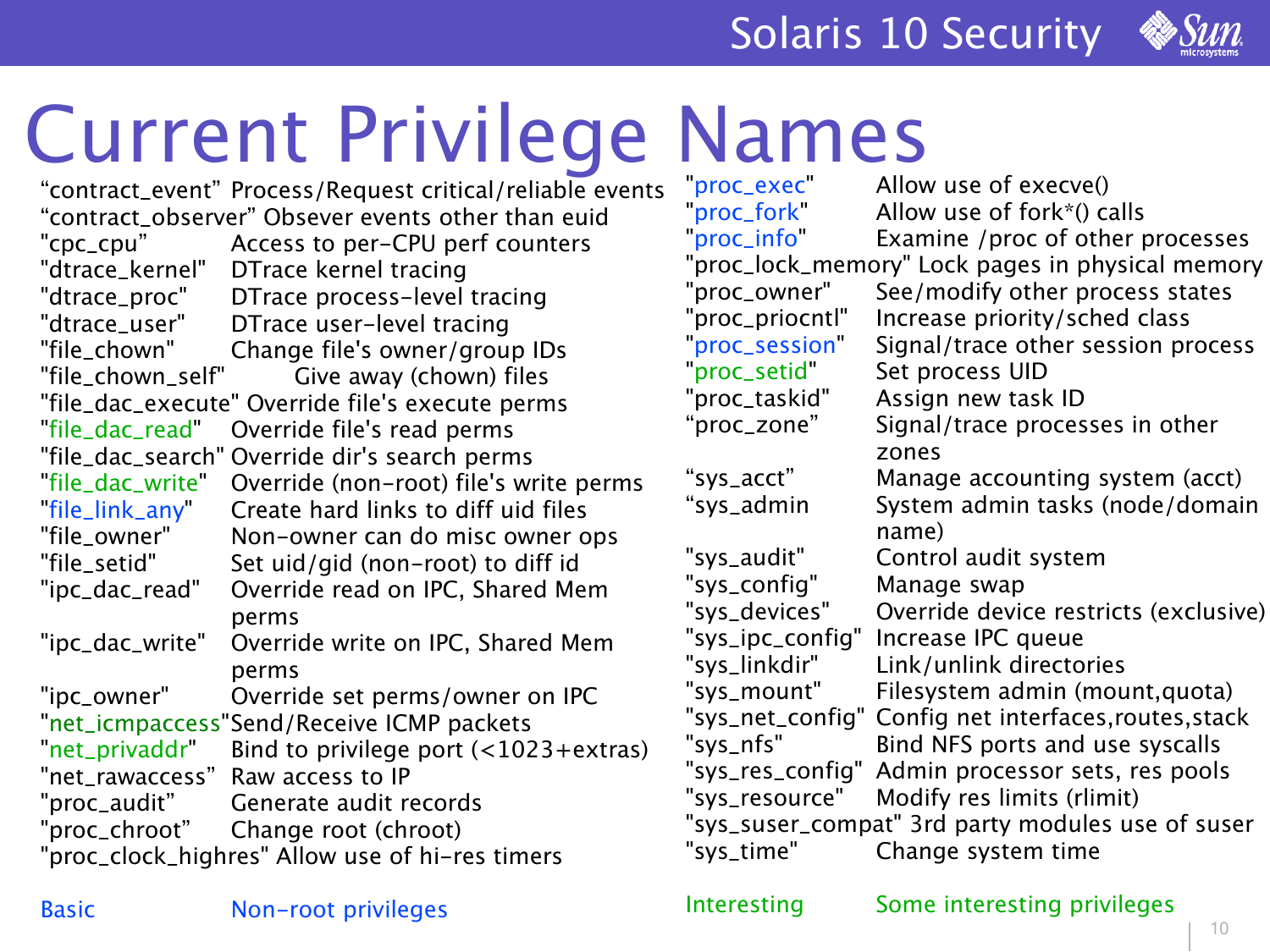

### Basic Privileges

- New for Solaris 10 are basic privileges.
	- Not in previous Trusted Solaris releases.
- These are things all normal users can normally do.
	- proc\_fork, proc\_exec, proc\_session, proc\_info, file\_link\_any
- Basic set will expand in future releases
- Dropping  $proc_fork$  and  $proc\_exec$  from system daemons that should never fork or exec gives extra protection against buffer overflow exploits.
- Dropping  $proc_inf$ o means you can't even see other processes exist.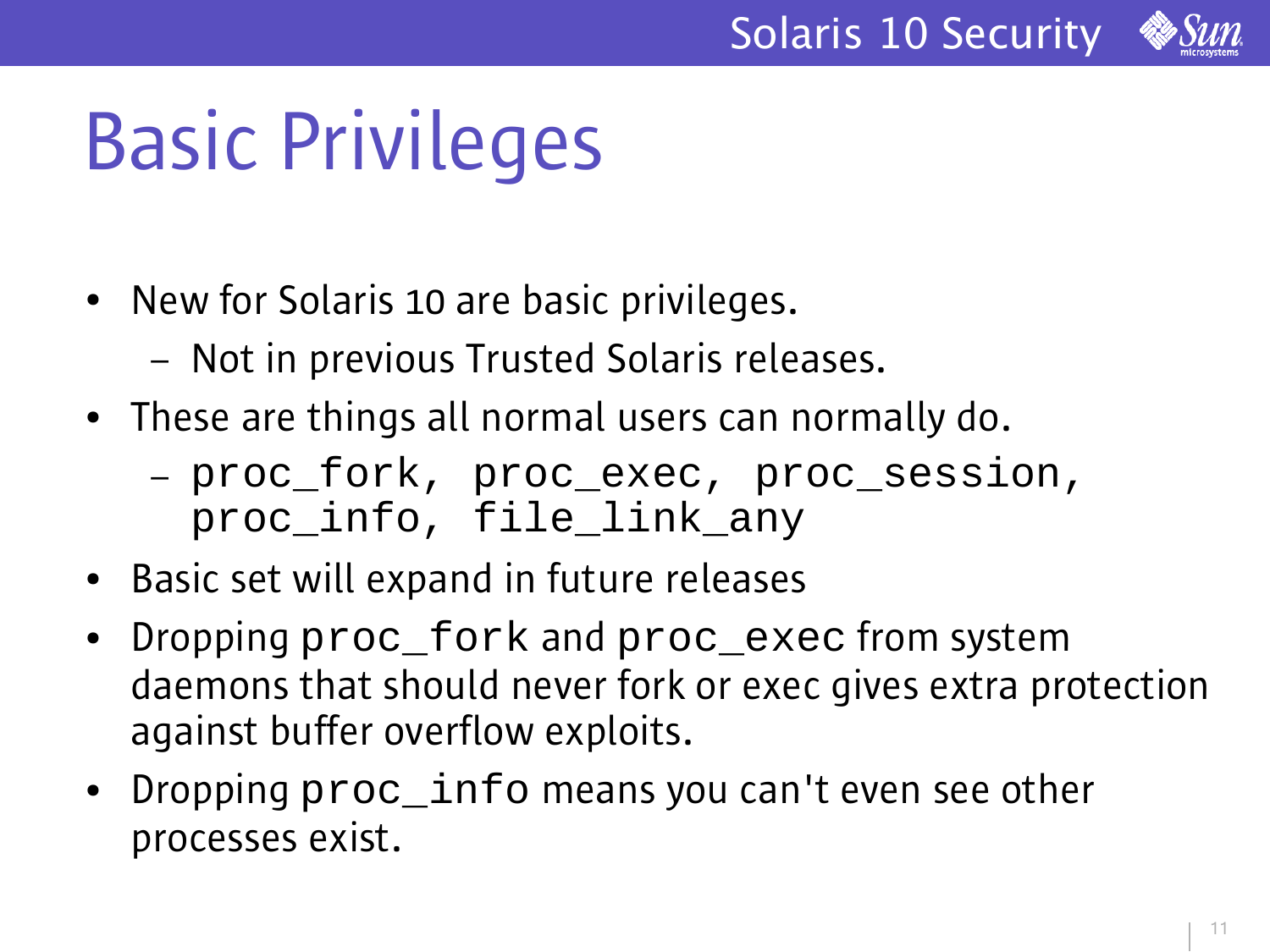

### Viewing process privileges ppriv(1)

```
islay# ps -o pid,user,ruser,group,rgroup,comm -p `pgrep nfsd`
 PID USER RUSER GROUP RGROUP COMMAND
 1145 daemon daemon daemon daemon /usr/lib/nfs/nfsd
islay# ppriv `pgrep nfsd`
1145: /usr/lib/nfs/nfsd
flags = PRIV_AWARE
 E: basic, !file link any, !proc exec, !proc_fork, !proc_info, !proc_session, sys_nfs
 I: basic,!file_link_any,!proc_exec,!proc_fork,!proc_info,!proc_session
 P: basic,!file_link_any,!proc_exec,!proc_fork,!proc_info,!proc_session,sys_nfs
 L: basic,!file_link_any,!proc_exec,!proc_fork,!proc_info,!proc_session
islay#
islay# ps -o pid,user,ruser,group,rgroup,comm -p `pgrep statd`
 PID USER RUSER GROUP RGROUP COMMAND
 245 daemon daemon daemon daemon /usr/lib/nfs/statd
islay# ppriv `pgrep statd`
245: /usr/lib/nfs/statd
flags = PRIV_AWARE
       E: basic,!file_link_any,!proc_exec,!proc_info,!proc_session
       I: basic,!file_link_any,!proc_exec,!proc_fork,!proc_info,!proc_session
       P: basic, !file link any, !proc_exec, !proc_info, !proc_session
       L: basic, !file link any, !proc_exec, !proc_fork, !proc_info, !proc_session
 islay#
```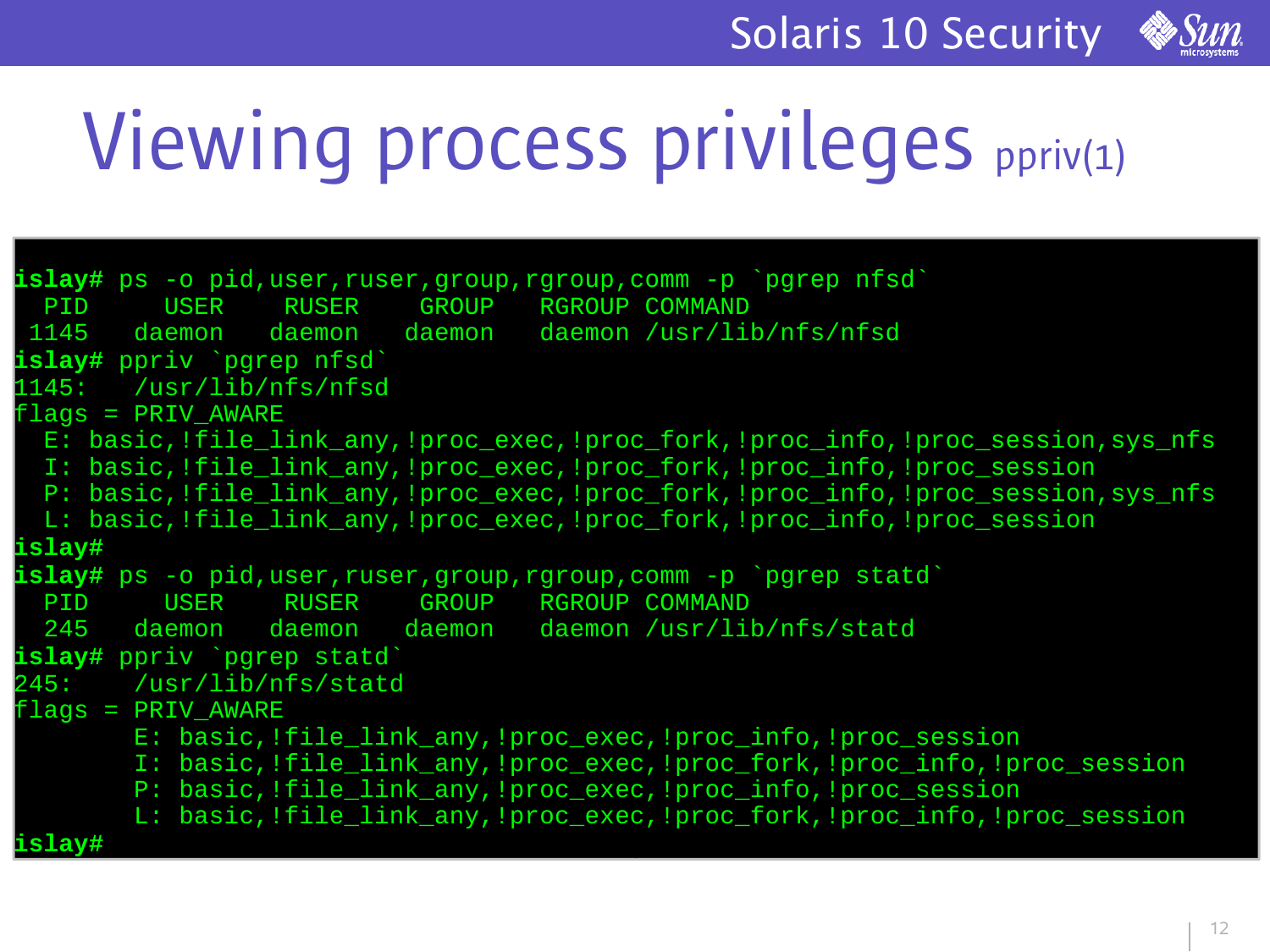

# What privileges do I need?

**Privilege "Debug" mode allows you to determine this:**

\$ ppriv -D \$\$ cat /etc/shadow **cat[3003]: missing privilege "file\_dac\_read" (euid = 35661, syscall = 225) needed at ufs\_iaccess+0xd2** cat: cannot open /etc/shadow

cp /usr/sbin/ping /tmp /tmp/ping jurassic **ping[3016]: missing privilege "net\_icmpaccess" (euid = 35661, syscall = 230) for "devpolicy" needed at so\_socket+0xa7** /tmp/ping: socket Permission denied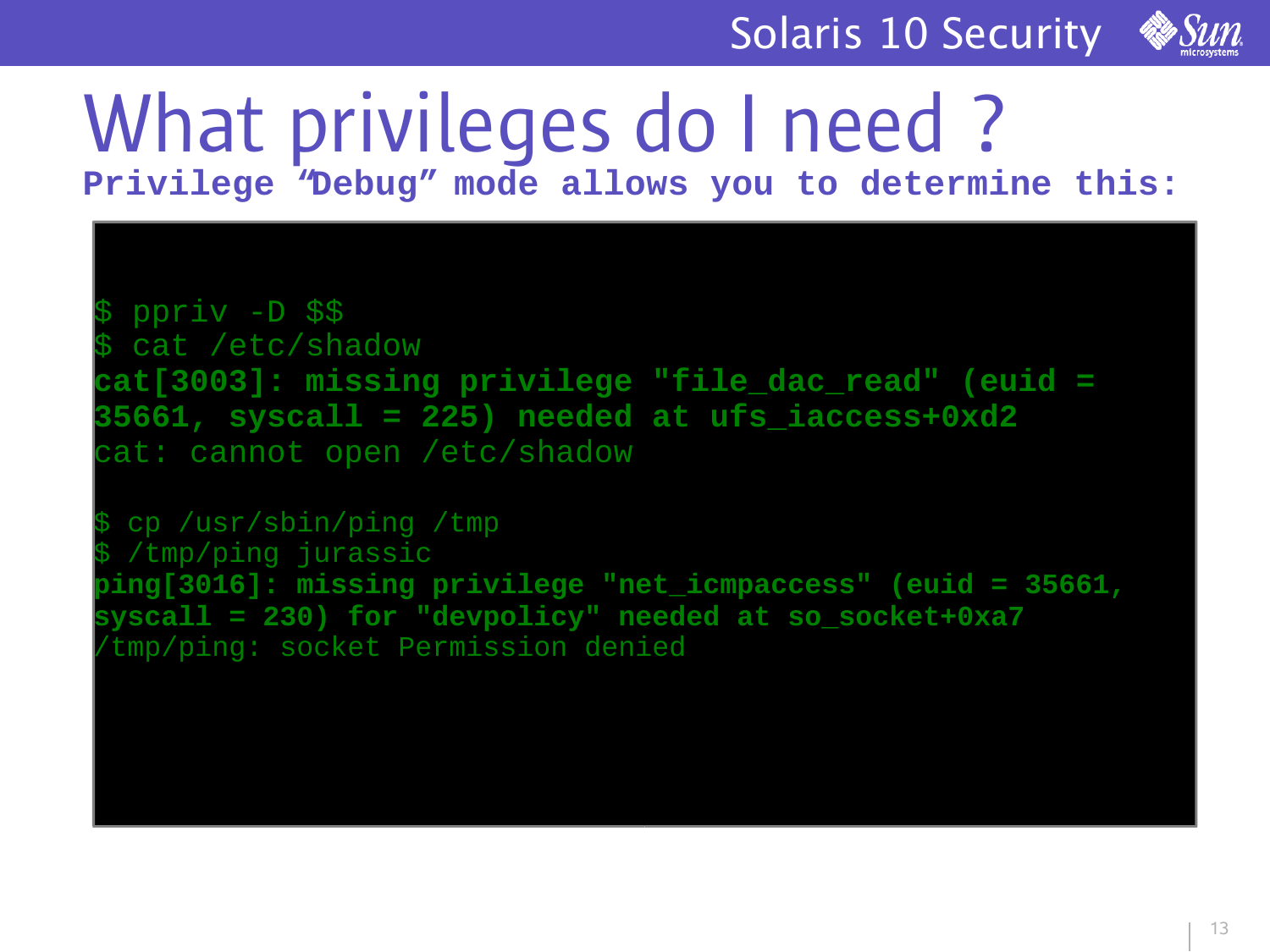

### RBAC & privileges

- RBAC profiles list the privileges the process will inherit when run.
- Examples:
- Process Management:solaris:cmd:::/usr/bin/nice:privs=proc\_owner,proc\_priocntl
- Process Management:solaris:cmd:::/usr/bin/kill:privs=proc\_owner
- File System Management:solaris:cmd:::/usr/sbin/umount:privs=sys\_mount
- Network Management:solaris:cmd:::/usr/sbin/ifconfig:privs=sys\_net\_config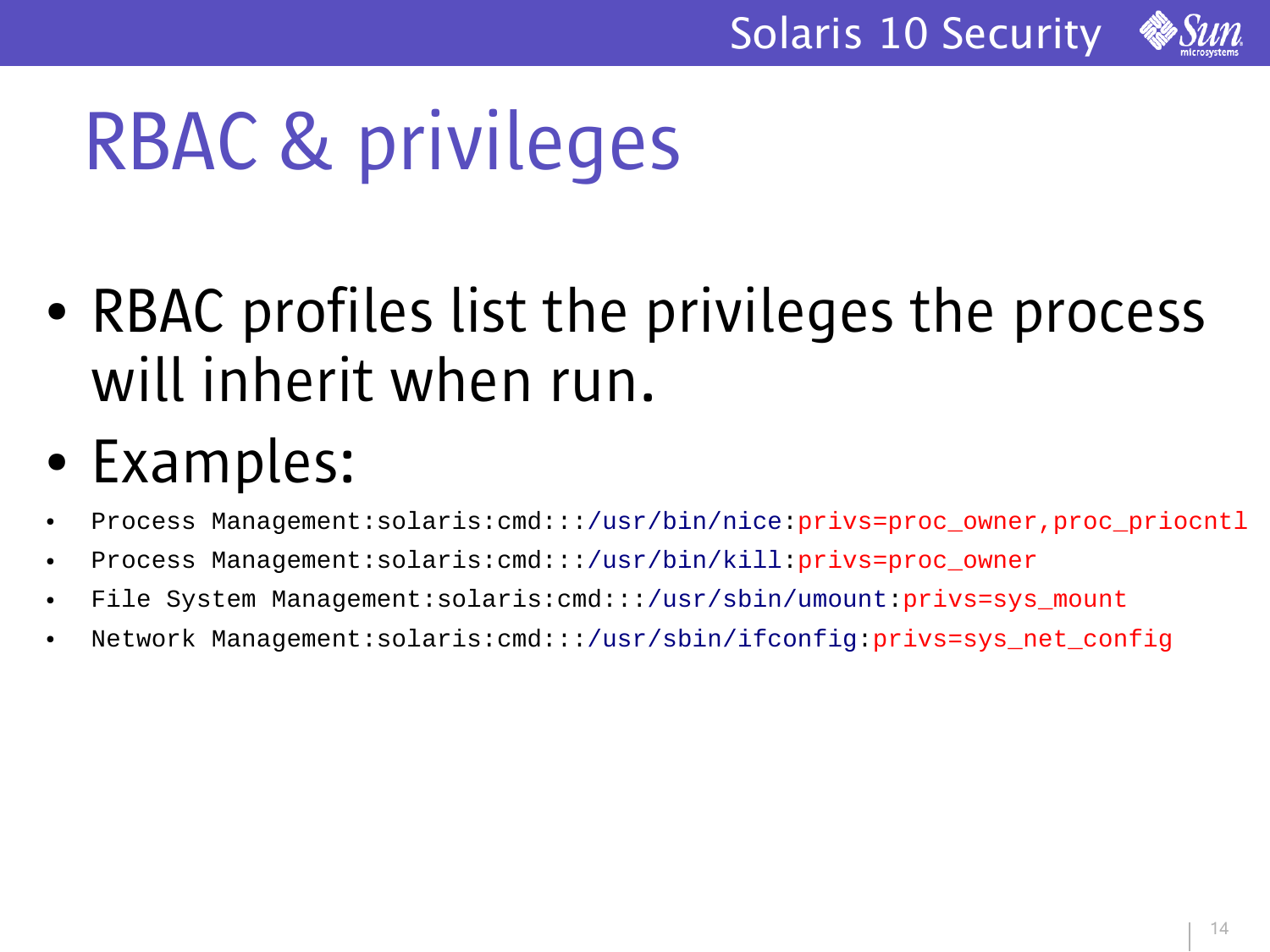

### SMF – Service Management Framework

- SMF: Dependancy based service startup/recovery
- SMF service definitions (manifests) contain security attributes:
	- Assign uid/gid/default and limit privileges for services
	- Provide a Solaris RBAC authorization that is required to administer the service.
		- Restart the Ip service if the user had the authorization:
		- \$ svcadm restart svc://network/lp
	- Provide a Solaris RBAC authorization for reconfiguration of the service
- Provides distinction between configured/enabled
	- Service can be fully configured but disabled
	- enabled/disabled temporarily or permenantly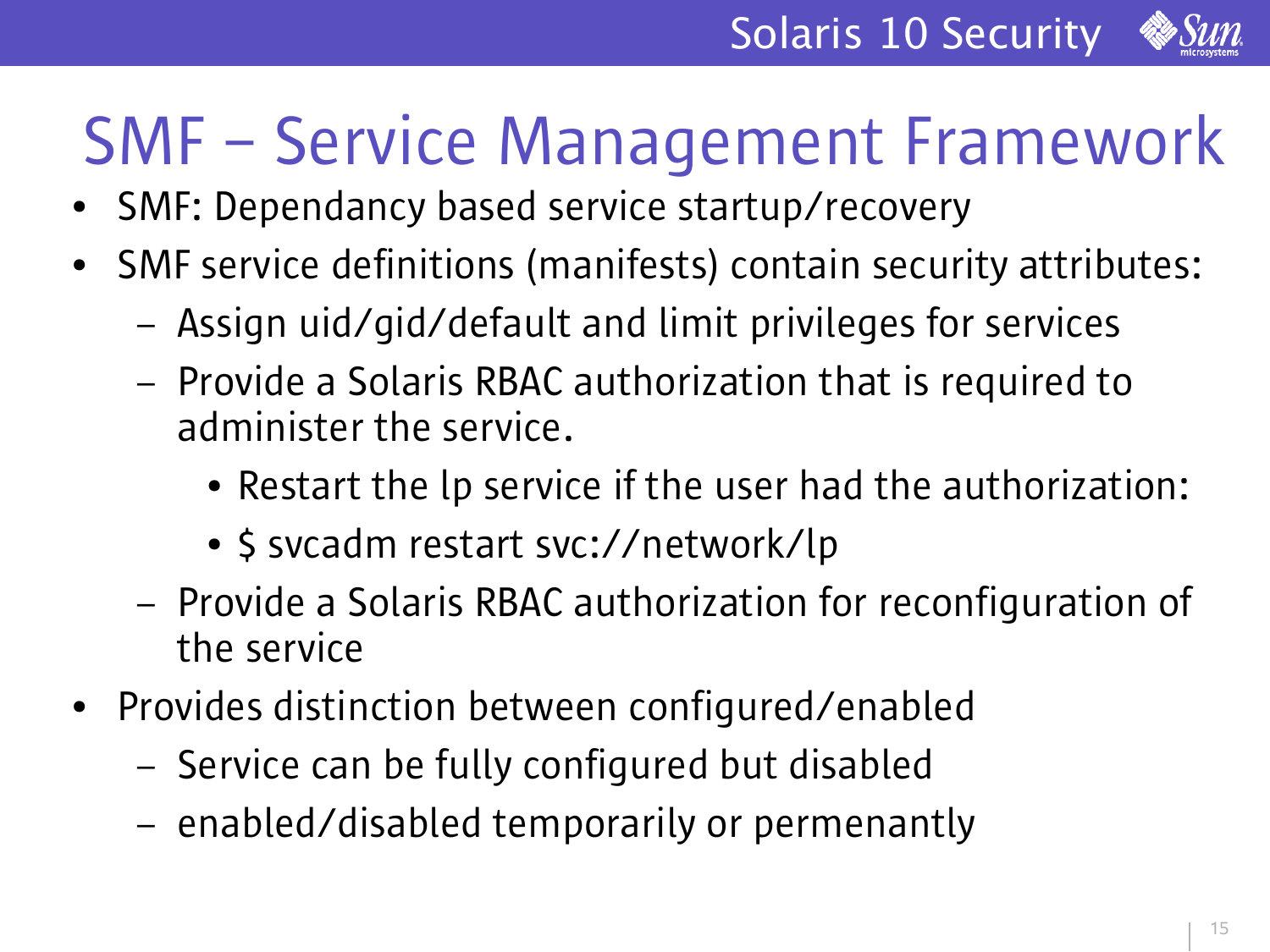



### SMF Profiles

- Solaris 10 GA has two SMF profiles
	- generic.xml:
		- Most services enabled similar to Solaris 9.
	- generic\_limited\_net.xml
		- Fewer remotely available network services enabled
		- Only ssh for remote login, most other things off.
	- More coming in future releases
- Support for site profile(s) to enable/disable/configure services
	- Applied after system default (one of the above)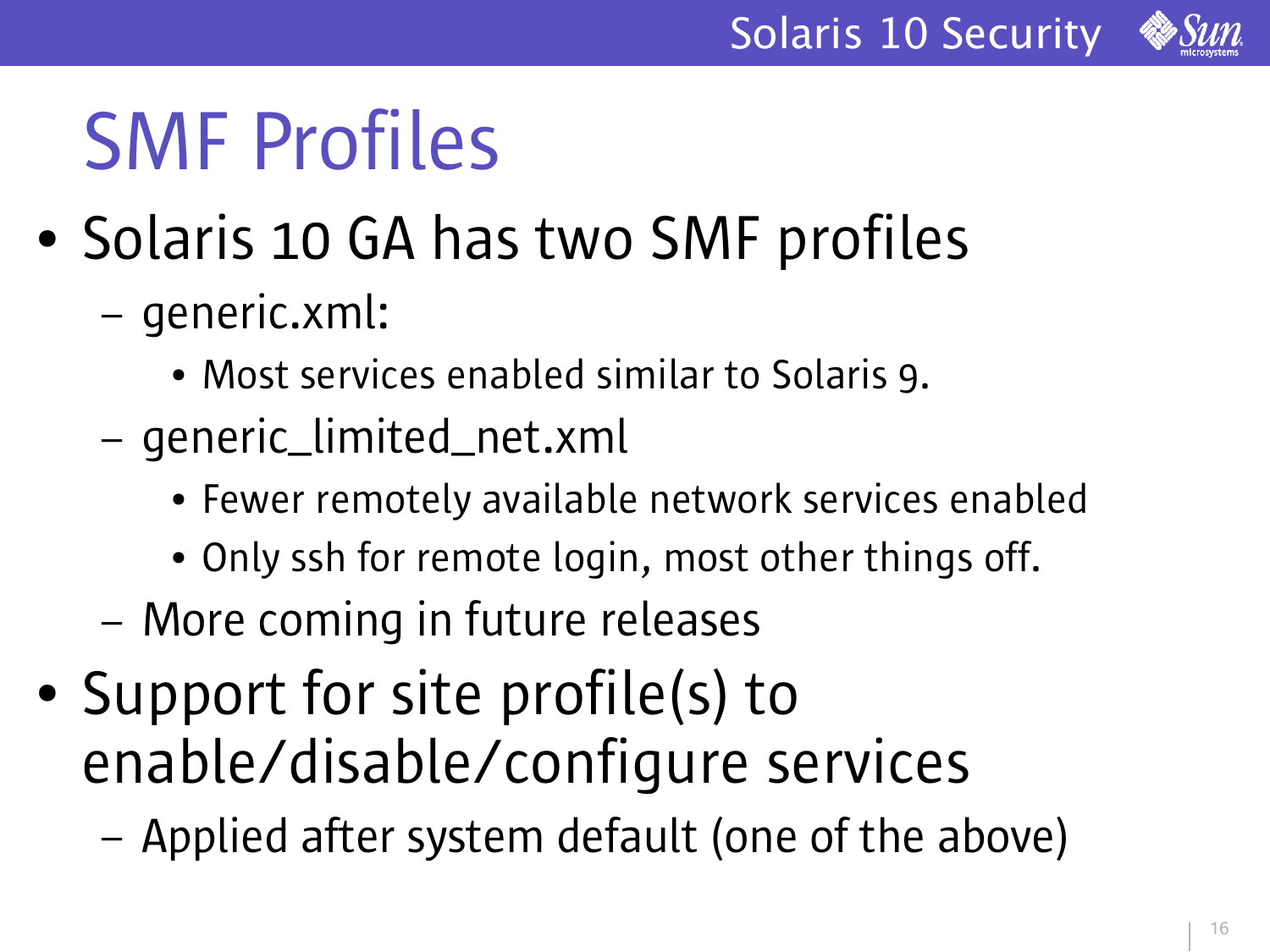

### Solaris 10 Protected System *OS Hardening*



Can be as simple as using SMF to start server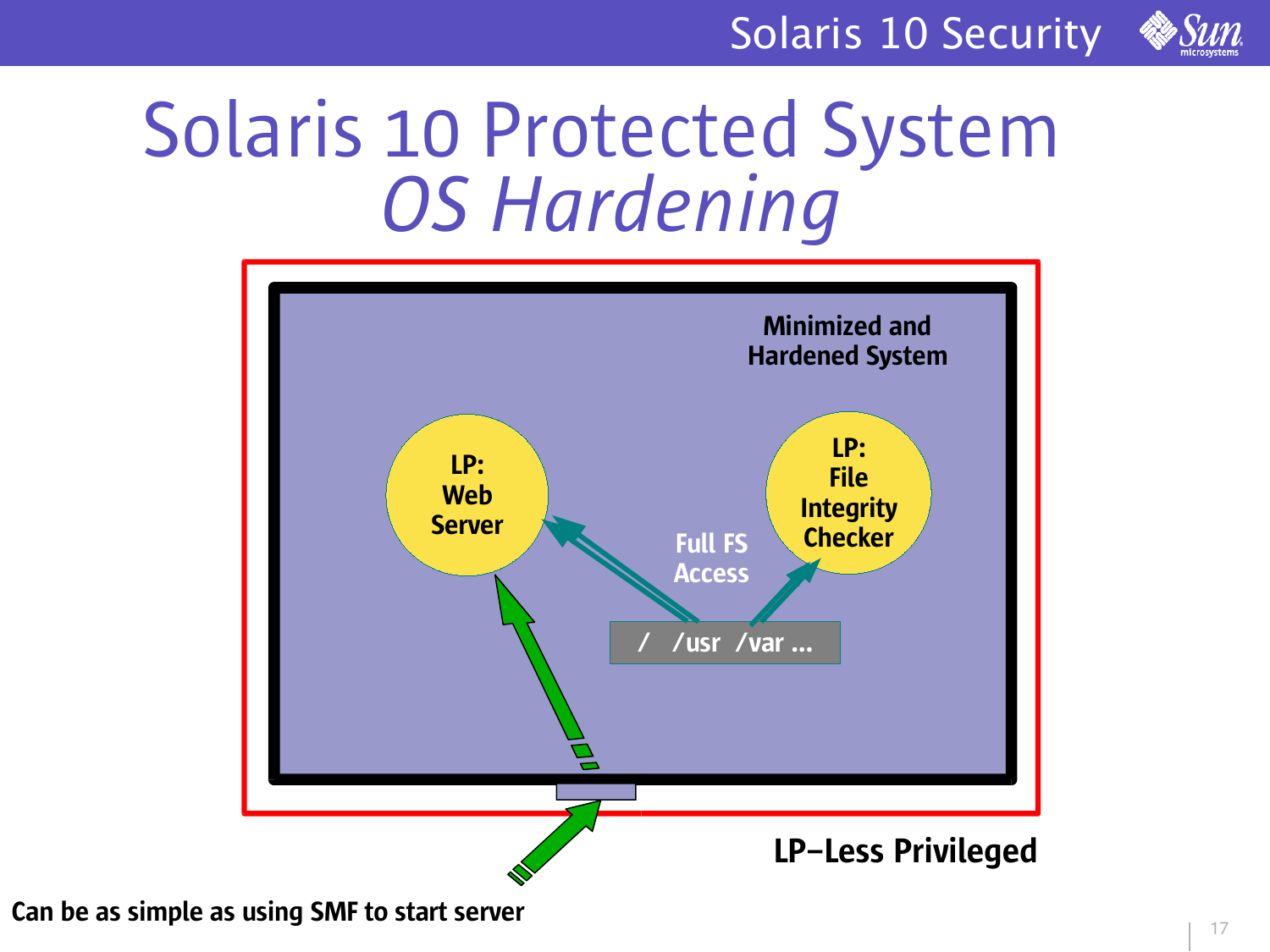

# Zones (Solaris Containers)

- Multiple virtualized application environments from a single Solaris kernel
- Works on all Solaris platforms from 1 CPU upwards.
- Process containment
	- Resource usage & security isolation
- No direct access to hardware
- Zones appear as separate hosts from "outside"
- Allows for separate uid /gid namespace per zone
	- Each zone has their own root user.
	- Can be in different nameservice domains
- Separate file system space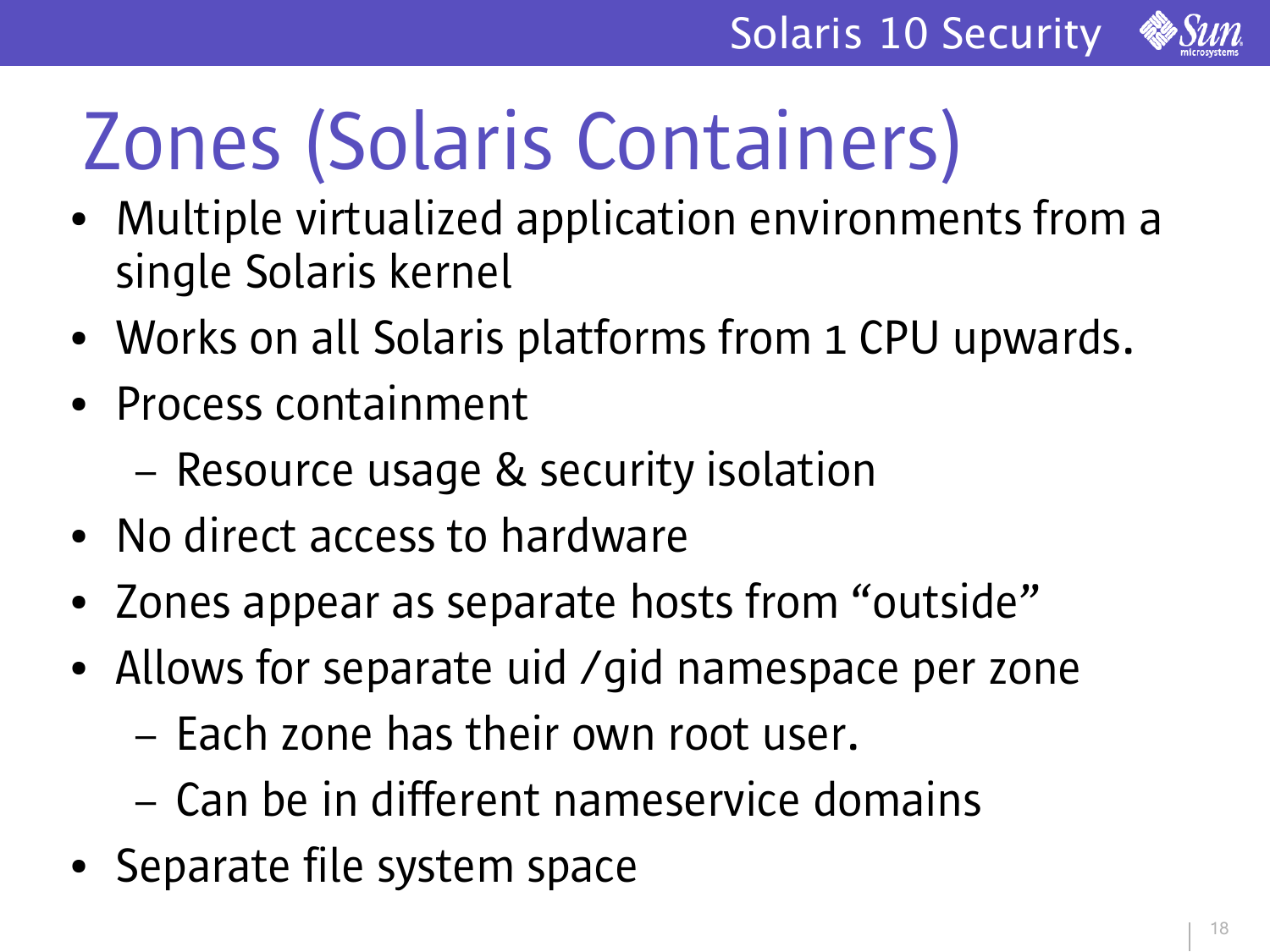

# Zone Security Properties

- Services can be isolated from each other
	- Quaranteening potentially risky software
	- Isolating multiple dis-trusting parties
	- Containing potential damage by a breach
- Global Zone can:
	- observe all activities inside each zone
	- not be seen by software in non global zone
	- change the contents or processes in each zone
	- house IDS that is undetectable and tamper-protected from zones
		- Including BSM Audit, BART/Tripwire
- Non-global Zones run with less privileges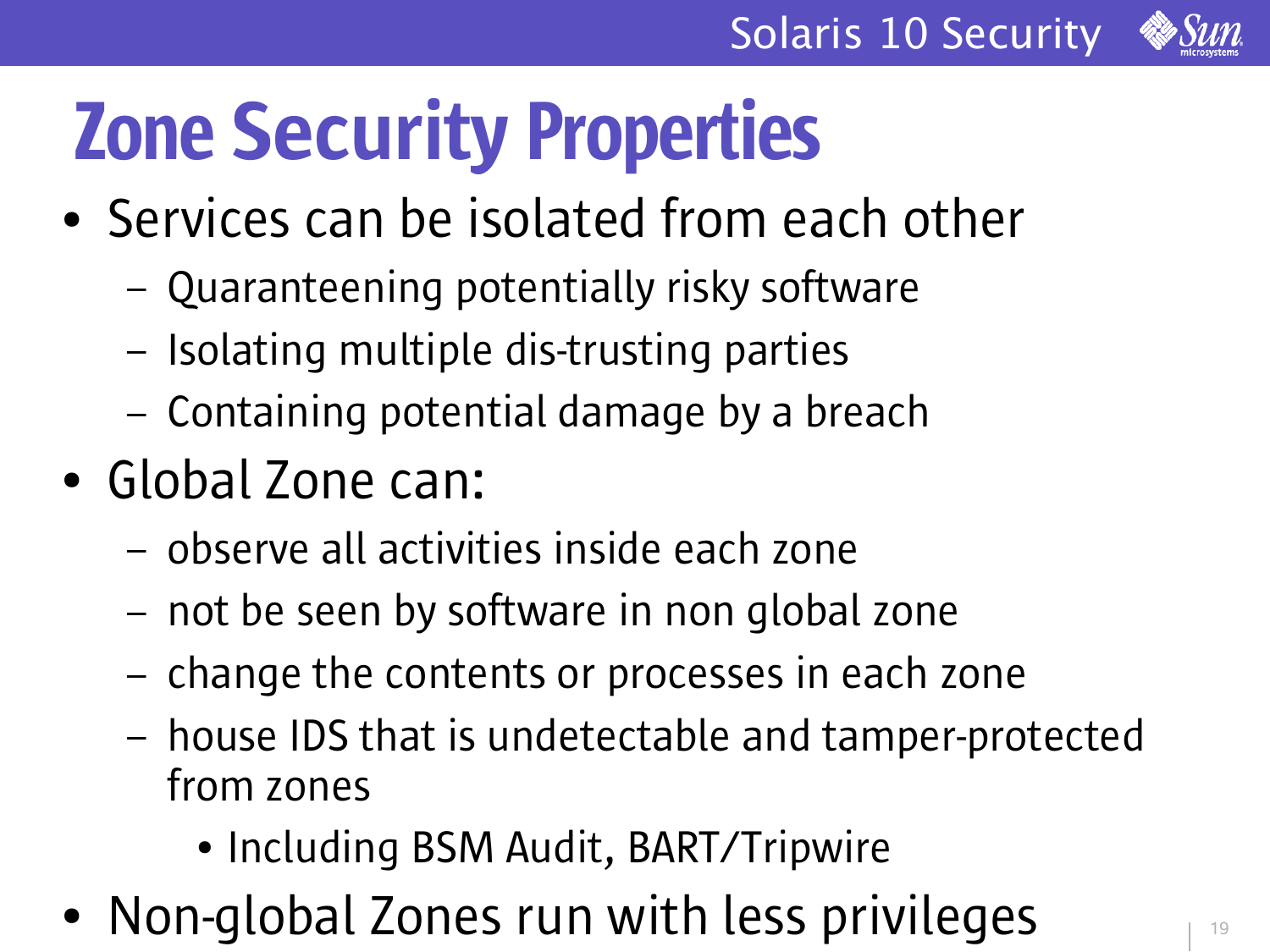

# Zones & Privileges

- Each Zone in Solaris has a subset of the available privileges.
	- Currently hardcoded: maybe configurable in future
- Zones don't have any of the system management privileges or the privileges for DTrace.
- Can only see processes in same Zone (except global zone)
- Processes in Zones can't send signals to other zones even if they do have proc\_session or proc\_owner
- Can't use shared memory between zones
- IPC possible, but needs "assist" from global zone or it is network based.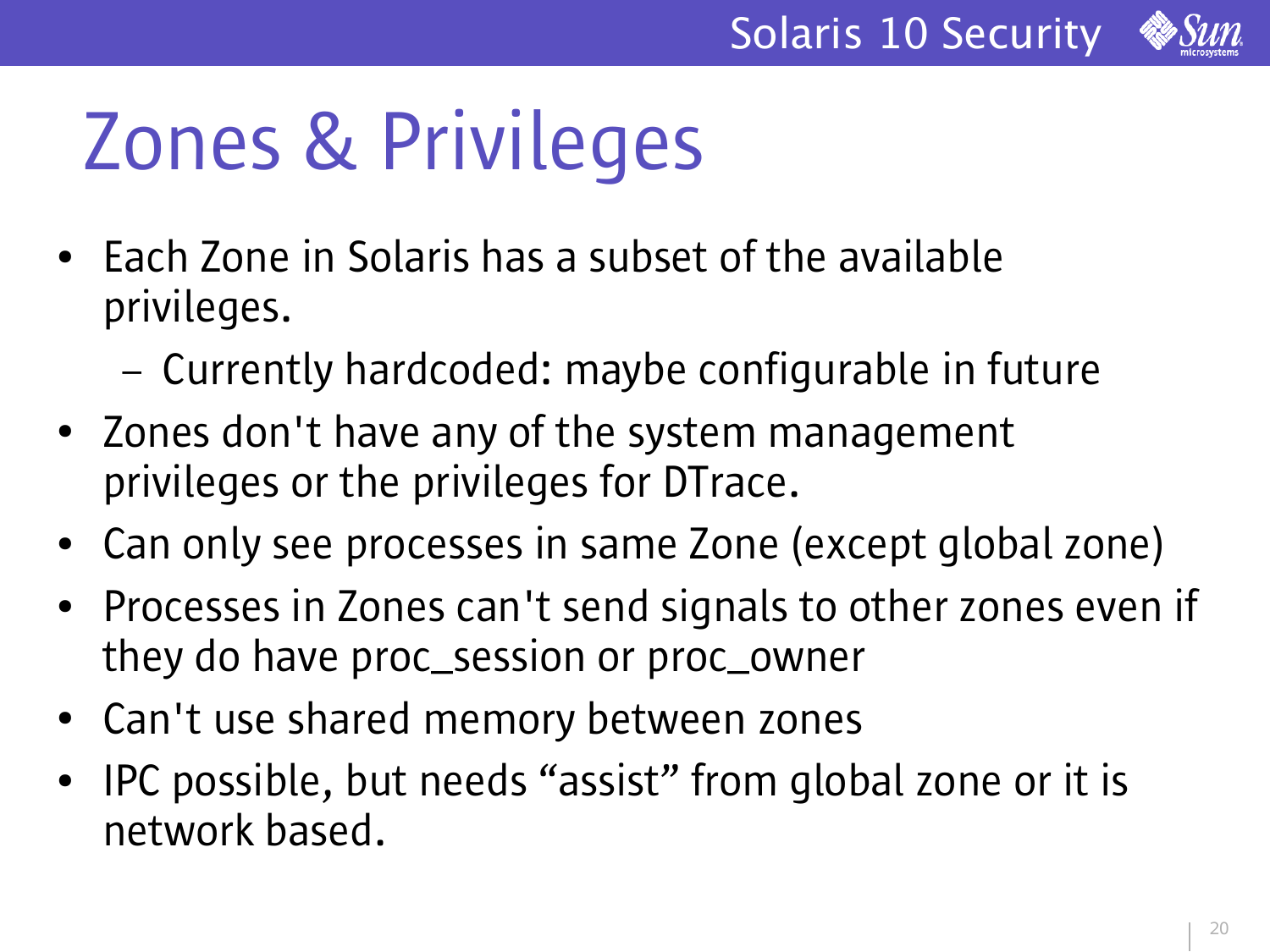

### Zones are Less Privileged

| "contract_event" Process/Request critical/reliable<br>events | "proc_exec"<br>"proc_fork" | Allow use of execve()<br>Allow use of fork*() calls |
|--------------------------------------------------------------|----------------------------|-----------------------------------------------------|
| "contract_observer" Obsever events other than euid           | proc_info                  | Examine /proc of other processes                    |
| "cpc_cpu"<br>Access to per-CPU perf counters                 |                            | "proc_lock_memory" Lock pages in physical memory    |
| "dtrace_kernel"<br><b>DTrace kernel tracing</b>              | "proc_owner"               | See/modify other process states                     |
| DTrace process-level tracing<br>"dtrace_proc"                | "proc_priocntl"            | Increase priority/sched class                       |
| "dtrace_user"<br>DTrace user-level tracing                   | "proc_session"             | Signal/trace other session process                  |
| "file_chown"<br>Change file's owner/group IDs                | "proc_setid"               | Set process UID                                     |
| "file_chown_self" Give away (chown) files                    | "proc_taskid"              | Assign new task ID                                  |
| "file_dac_execute" Override file's execute perms             | "proc_zone"                | Signal/trace processes in other zones               |
| "file_dac_read"  Override file's read perms                  | "sys_acct"                 | Manage accounting system (acct)                     |
| "file_dac_search" Override dir's search perms                | "sys_admin                 | System admin tasks (node/domain                     |
| Override (non-root) file's write perms<br>"file_dac_write"   |                            | name)                                               |
| "file_link_any"<br>Create hard links to diff uid files       | "sys_audit"                | Control audit system                                |
| "file_owner"<br>Non-owner can do misc owner ops              | "sys_config"               | Manage swap                                         |
| "file_setid"<br>Set uid/gid (non-root) to diff id            | "sys_devices"              | Override device restricts (exclusive)               |
| Override read on IPC, Shared Mem<br>"ipc_dac_read"           | "sys_ipc_config"           | <b>Increase IPC queue</b>                           |
| perms                                                        | "sys_linkdir"              | Link/unlink directories                             |
| "ipc_dac_write"<br>Override write on IPC, Shared Mem         | "sys_mount"                | Filesystem admin (mount, quota)                     |
| perms                                                        | "sys_net_config"           | Config net interfaces, routes, stack                |
| "ipc_owner"<br>Override set perms/owner on IPC               | "sys_nfs"                  | Bind NFS ports and use syscalls                     |
| "net_icmpaccess" Send/Receive ICMP packets                   | "sys_res_config"           | Admin processor sets, res pools                     |
| "net_privaddr"<br>Bind to privilege port $($ < 1023+extras)  | "sys_resource"             | Modify res limits (rlimit)                          |
| Raw access to IP<br>"net_rawaccess"                          |                            | "sys_suser_compat" 3rd party modules use of suser   |
| "proc_audit"<br>Generate audit records                       | "sys_time"                 | Change system time                                  |
| "proc_chroot"<br>Change root (chroot)                        |                            |                                                     |
| "proc_clock_highres" Allow use of hi-res timers              | Interesting                | Some interesting privileges                         |
|                                                              | <b>Basic</b>               | Non-root privileges                                 |
|                                                              | Removed                    | Not available in Zones<br>21                        |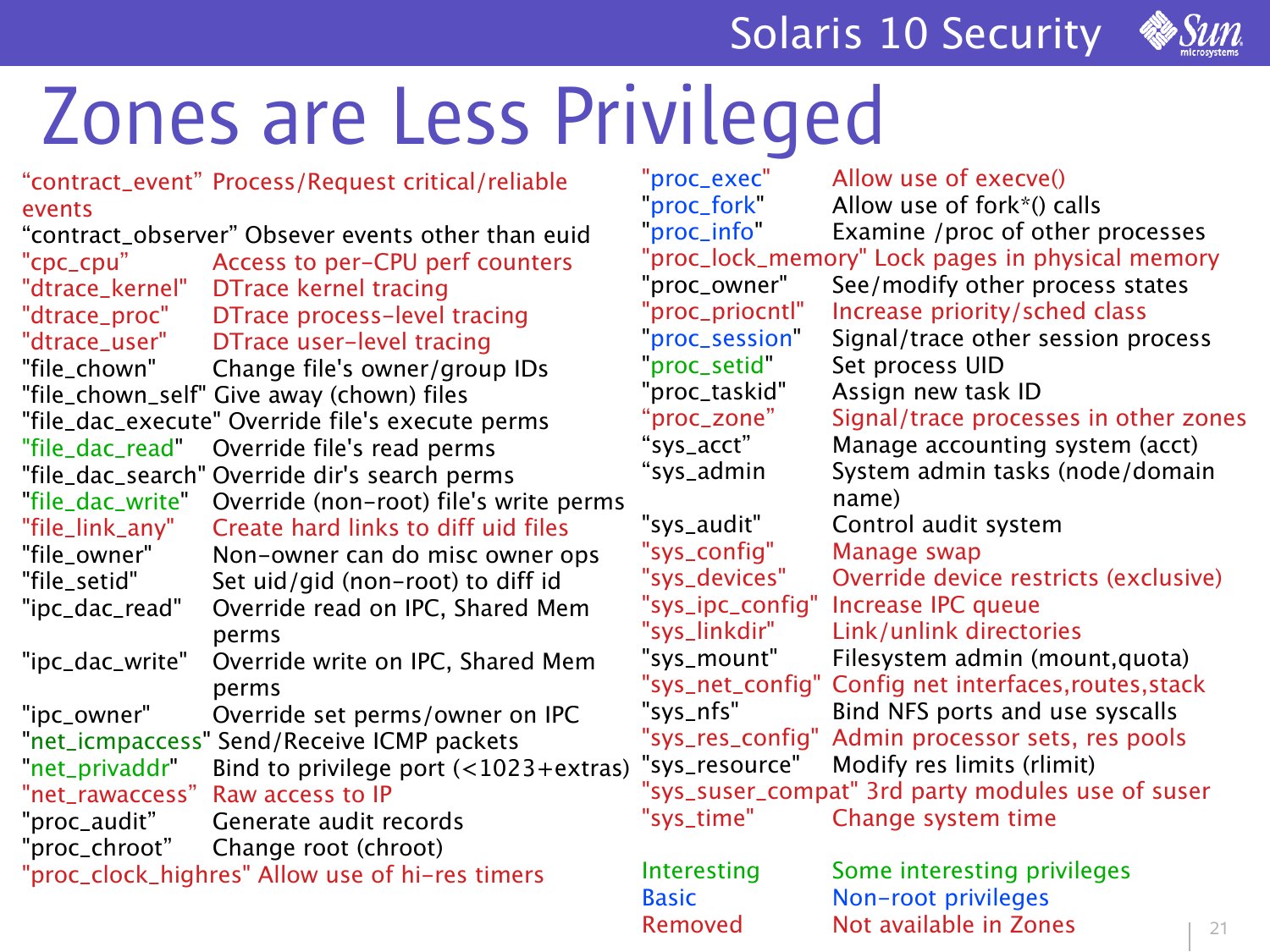

### Secure Network Communications

GOAL: Secure authentication of all subjects, Protect communication between endpoints

#### Strong User/Host Authentication

Single Network Sign-On Mobile User Credentials Network Identity Public Key Technology

#### Data Path Integrity

Digital Signatures and Hashes

#### Private Communications Encryption Technology Secure Key Management Encrypted Data communication Virtual Private Networking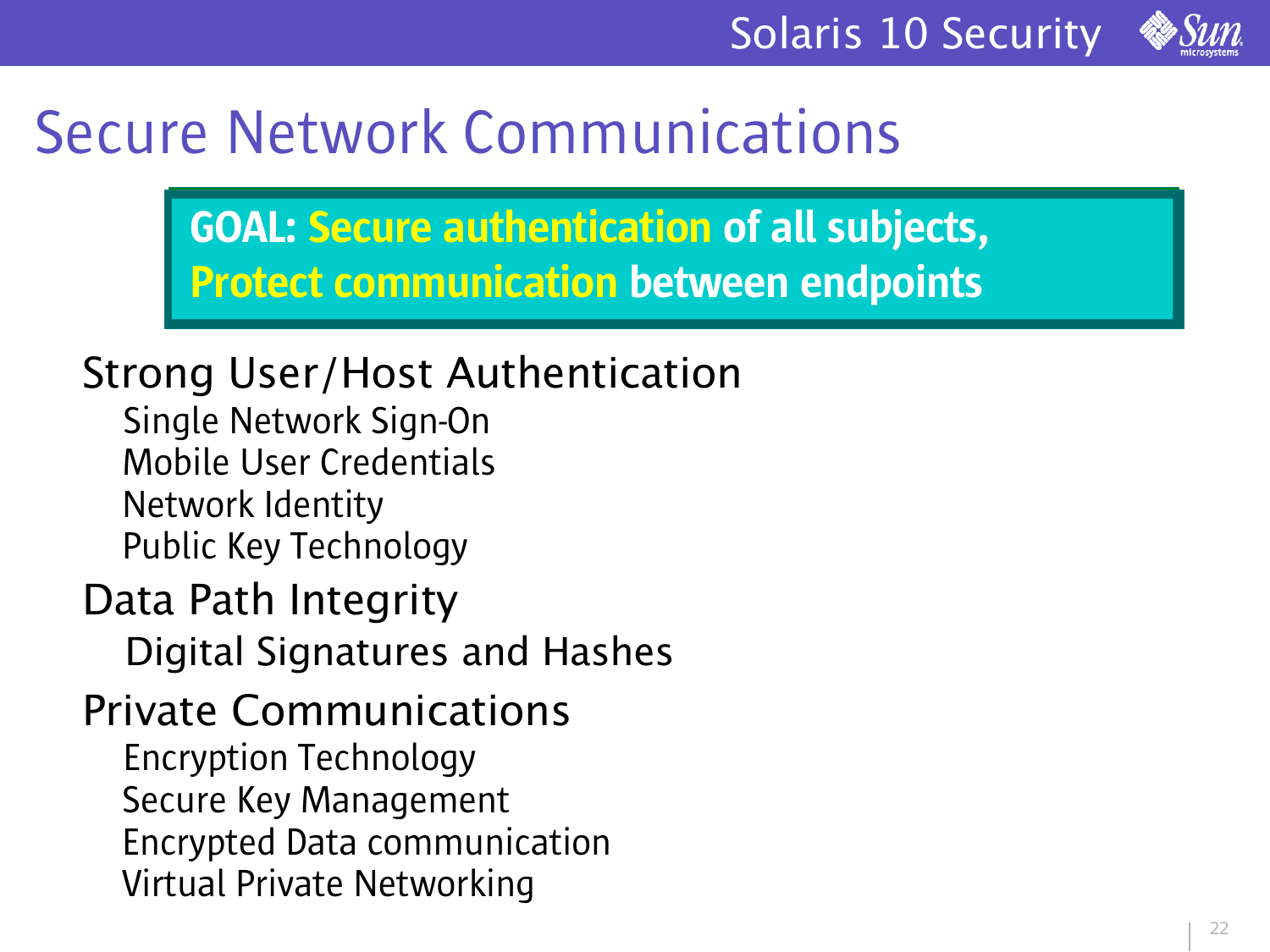

### Secure Communication Progress

| <b>Solaris 8</b>                |                                    |  |
|---------------------------------|------------------------------------|--|
| <b>IPsec Support (AH, ESP)</b>  | Kerberos Protocol/Crypto           |  |
| Smartcard Framework             | <b>GSS-API</b> exposed             |  |
| Solaris 9                       |                                    |  |
| TCP Wrappers w/inetd support    | <b>Restructured PAM modules</b>    |  |
| Kerberos Infrastructure (KDC)   | LDAP protected by SSL              |  |
| <b>Kerberos Enhancement</b>     | <b>Internet Key Exchange (IKE)</b> |  |
| Bundled 128 bit cryptography    | /dev/random                        |  |
| JDK 1.4 (JGSS, J-Kerberos)      | <b>Secure Shell</b>                |  |
| <b>Smartcard Middleware API</b> | IKE Hardware Crypto (PKCS#11)      |  |
| <b>Smartcard Terminal API</b>   | IPsec Hardware Crypto.             |  |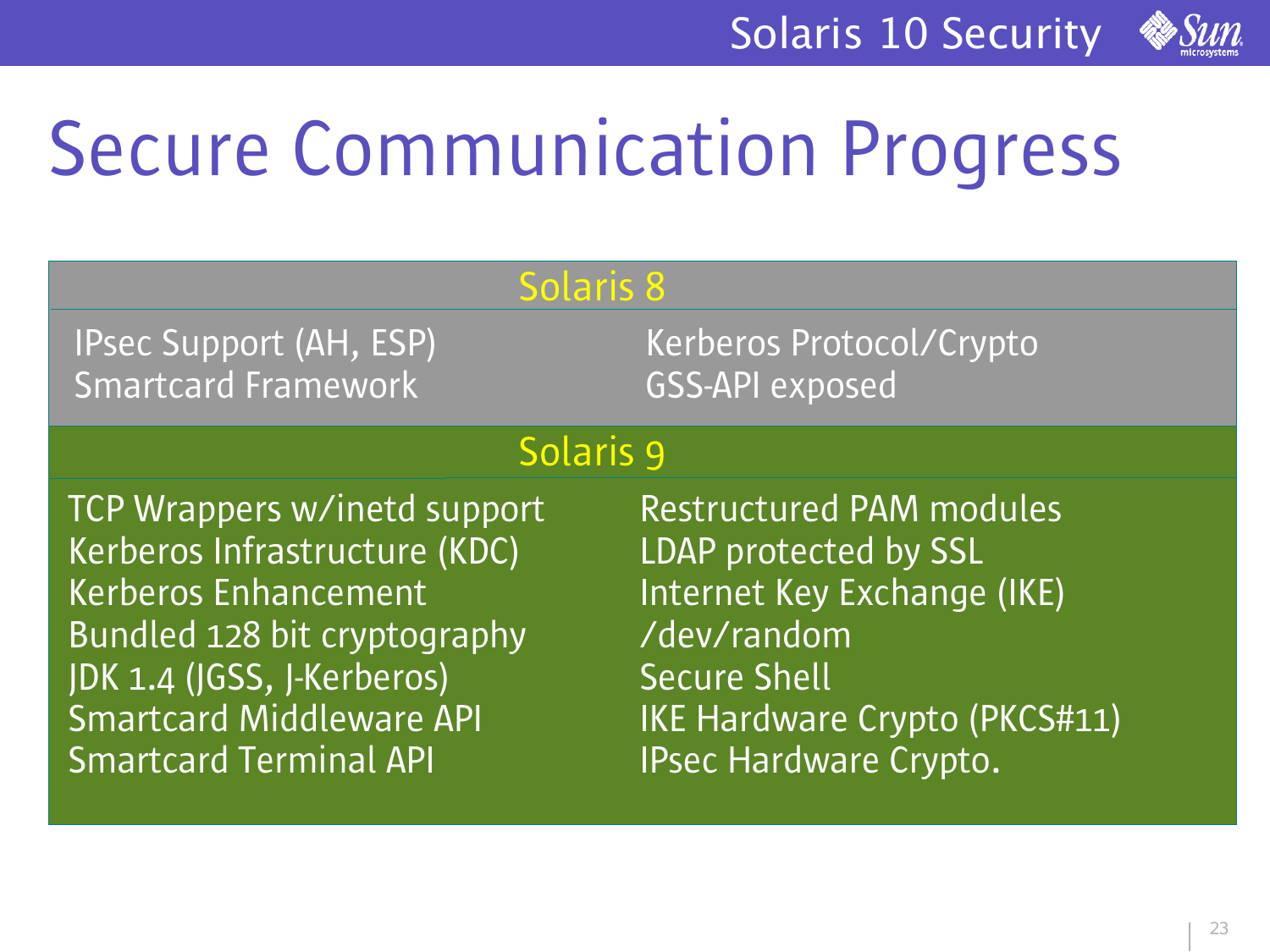

### Secure Communication Progress

#### Solaris 10

User Crypto. Framework (uCF) Kerberized Applications Kernel Crypto. Framework (kCF) SPNego (GSS Negotiation) SASL Framework & Mechanisms IKE use of uCF Kerberos use of uCF and kCF **IPsec use of kCF** Kerberos support for 3DES/AES and lava JCE use of uCF PAM enhancements **LDAP** protected by Kerberos KDC Incremental Propagation Secure Shell use of GSS-API Apache SSL **Apache GSS** Mozilla GSS/Kerberos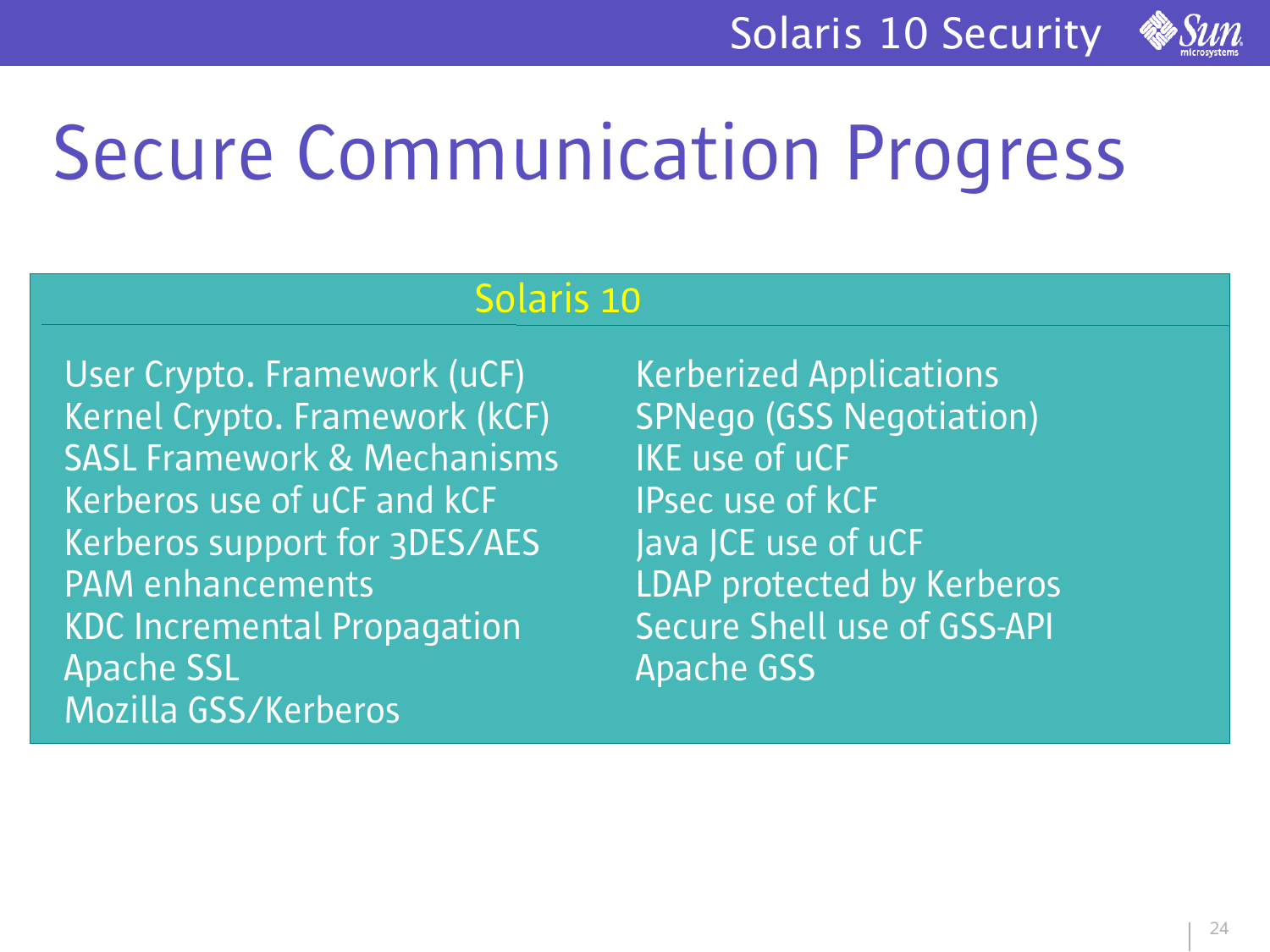

### Password enhancements

- Failed login attempts can now lock account
	- Accounts can be marked as no lock
- Can now unlock an account preserving old password, passwd -u.
- Password history
- Improved control over password sanity checks – Including cracklib support
- Support for pluggable crypt(3c) interface
	- Supports Linux/BSD MD5 & Blowfish
	- Custom modules (eg UK government)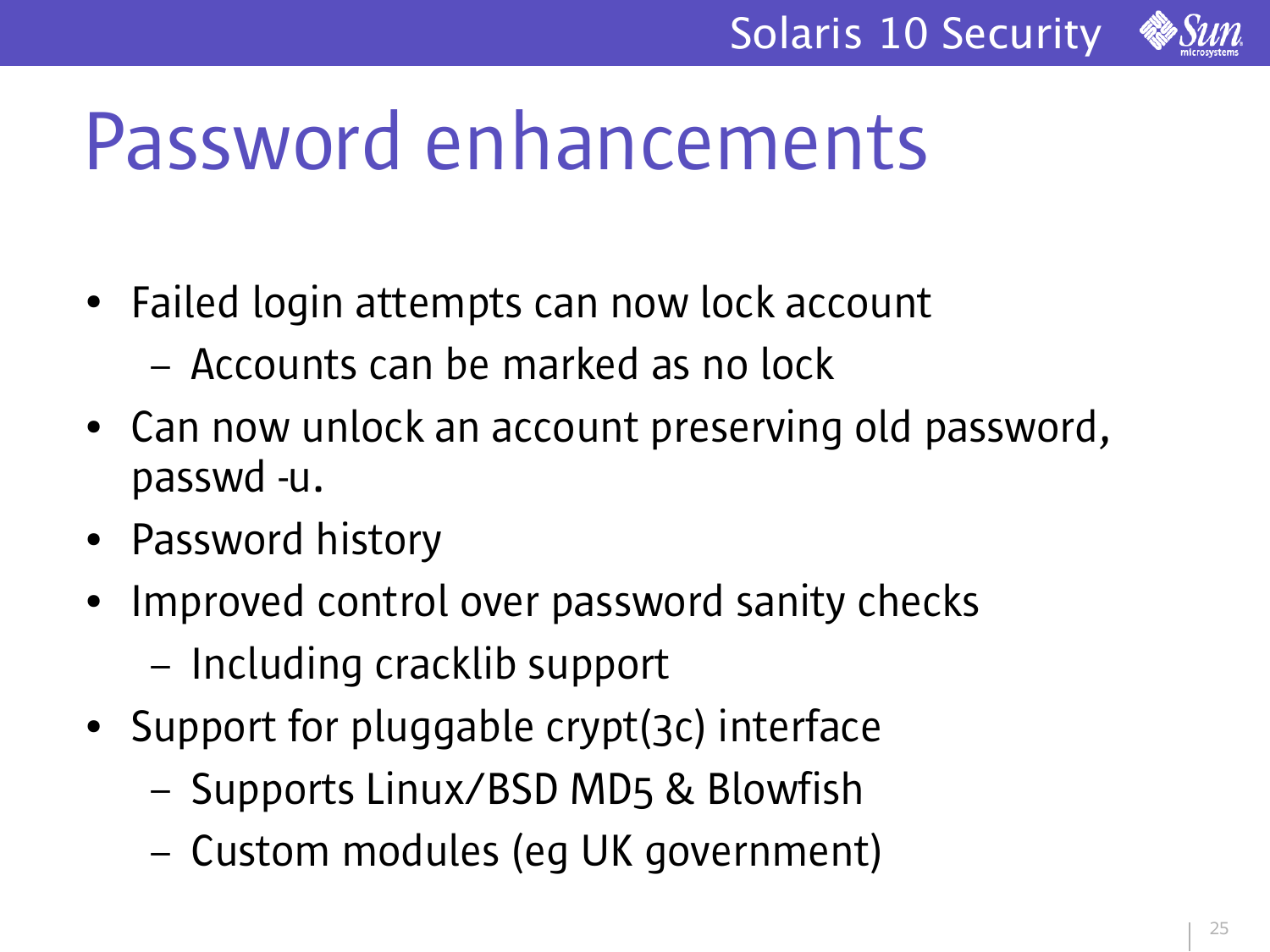

### Network Security Architecture

### User-Level Components

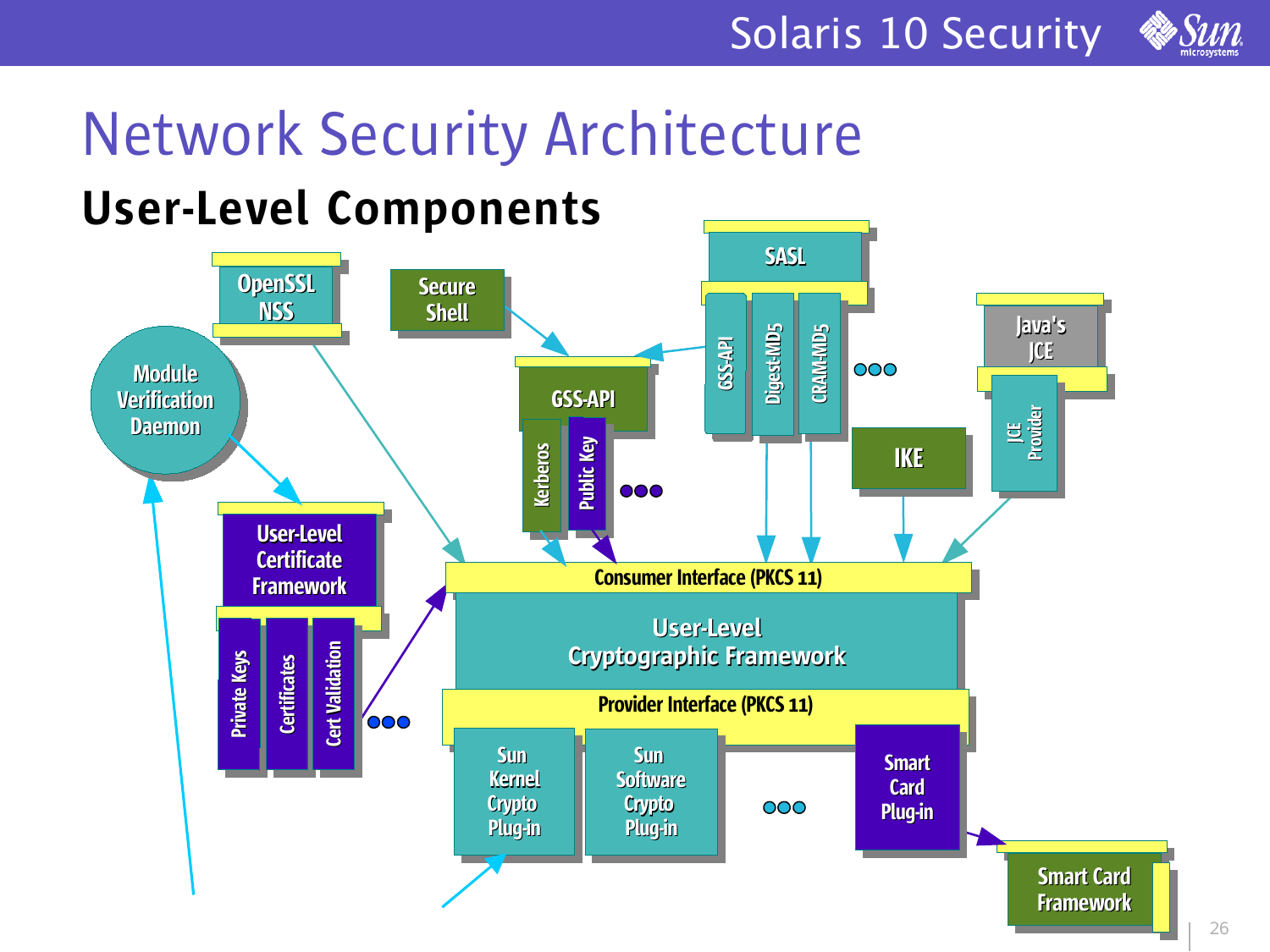

### Network Security Architecture

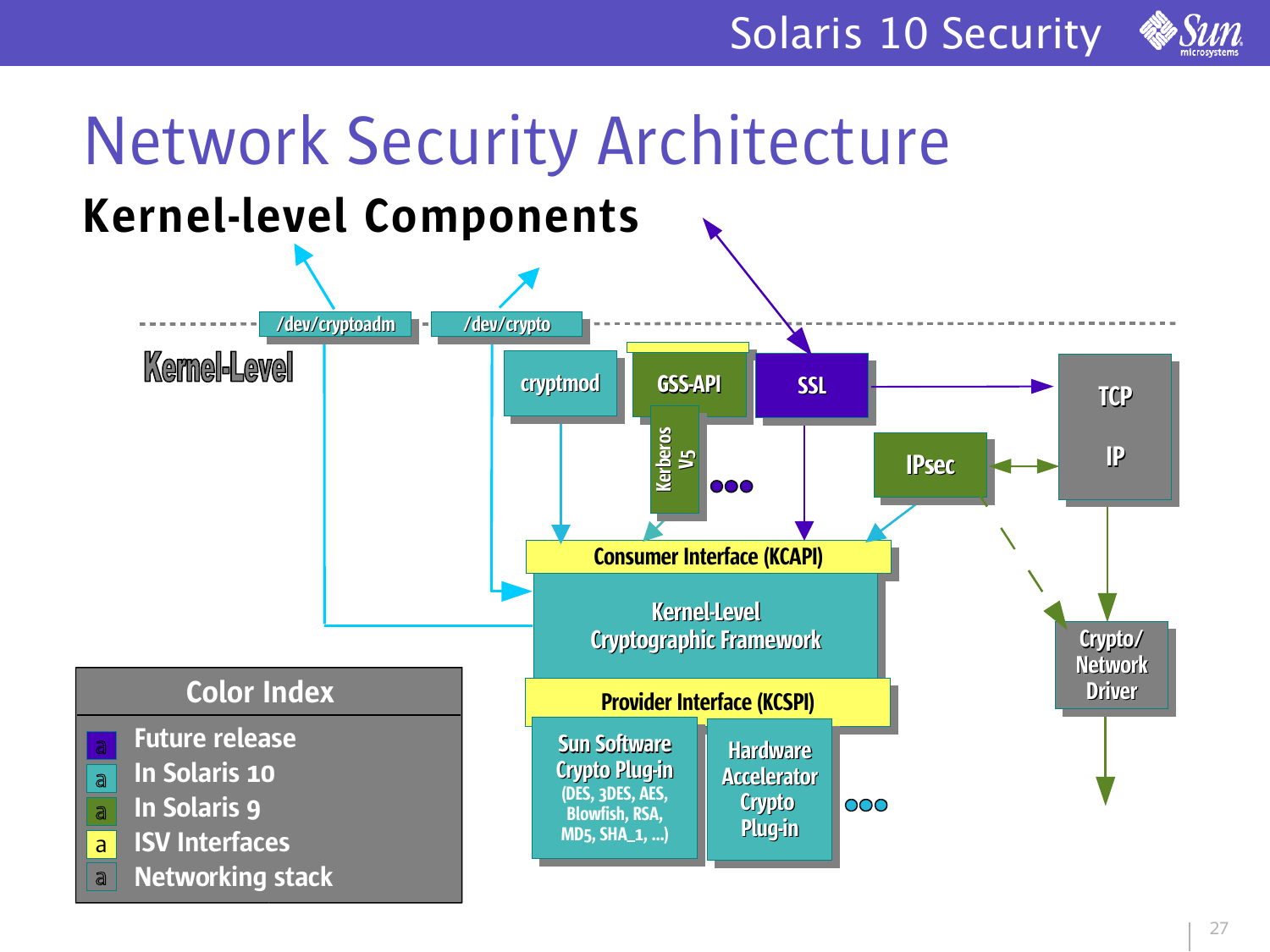

### Solaris Packet Filter

- Based on Open Source IP Filter 4.x
- Stateful and stateless packet inspection Plumbs below IP module
- Text-based configuration (last match)
	- /etc/ipf/ipf.conf
	- /etc/ipf/ipnat.conf
	- Filter by: IP Addr (src,dst), Port, Interface, Direction, IPsec protection, CIPSO
	- Enforces: Block, pass or logging of packet
- Built in NAT and Port Address translation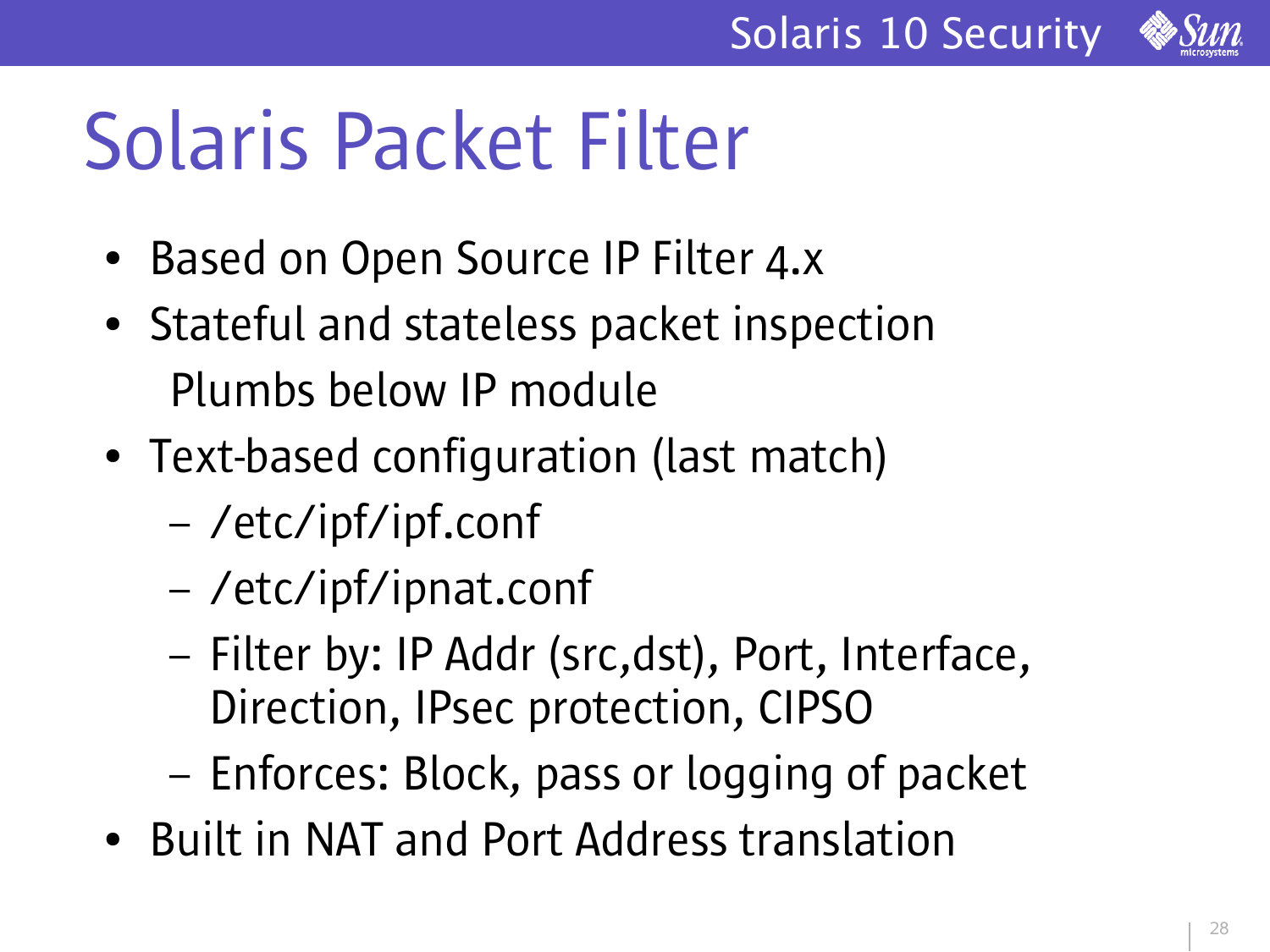

### Solaris 10 Protected System *Zones and BART*



Can be as simple as running server in a zone and starting it with SMF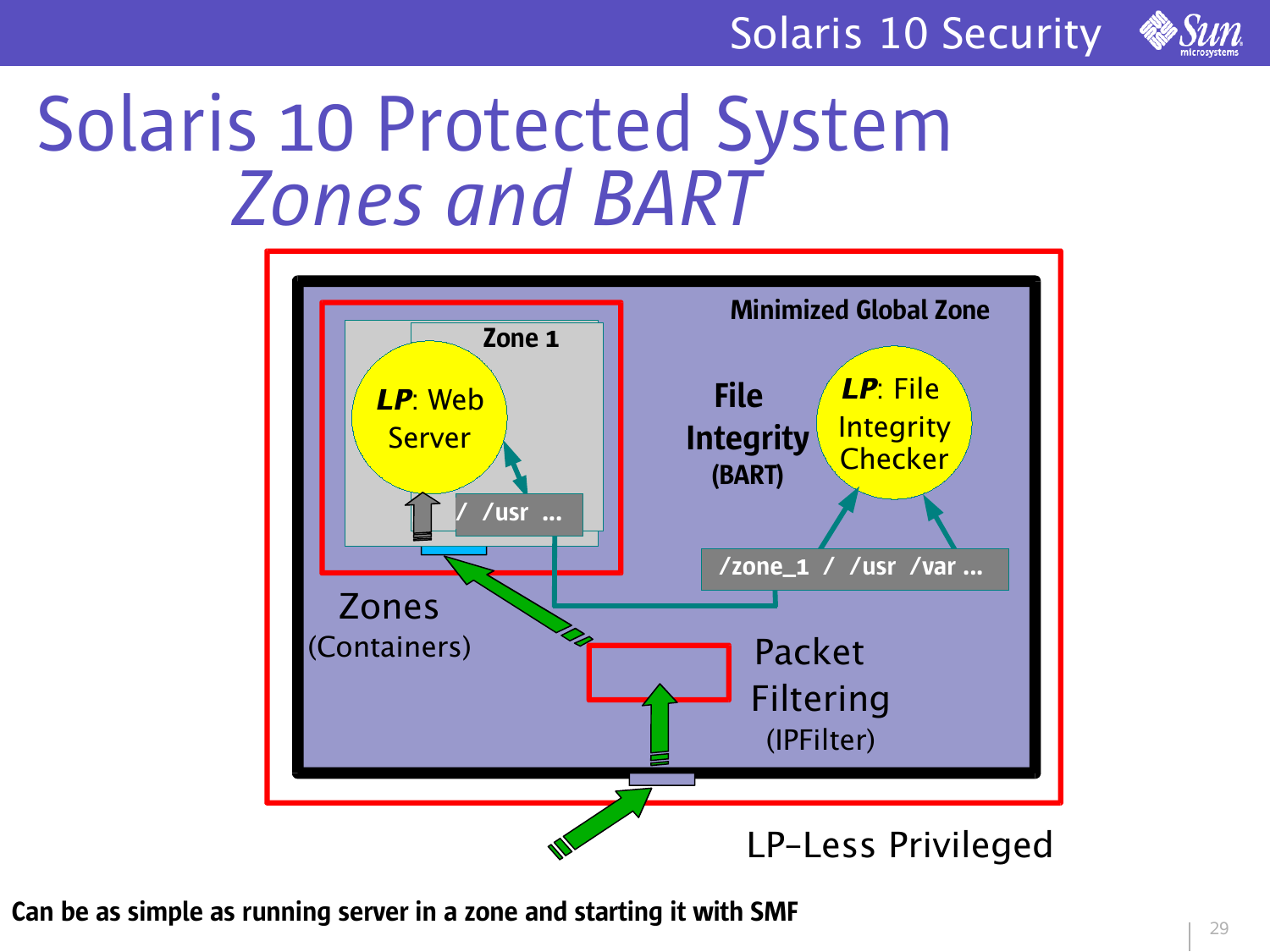

## Cryptographic Framework

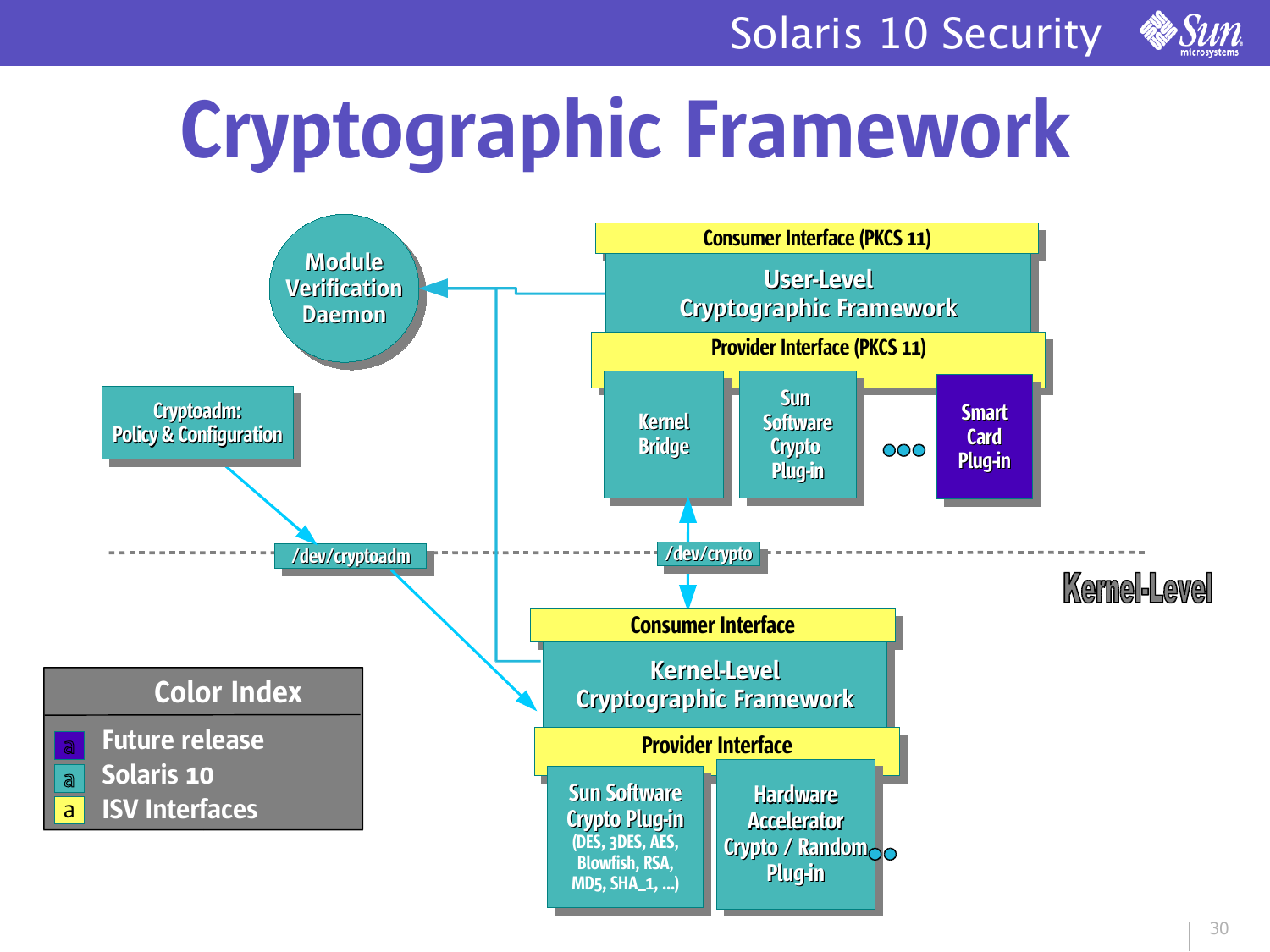

# Crypto Framework Features

- Standards based pluggable framework
- Userland (PKCS#11) & kernel
- Administrative policy [cryptoadm(1m)]
	- provider/cryptographic algorithm,
		- eg enable only FIPS 140 algorithms
- End user commands
	- encrypt(1),digest(1),mac(1), pktool(1)
- Java JCE default provider is PKCS#11
- OpenSSL ENGINE for PKCS#11
	- Apache mod\_ssl uses this by default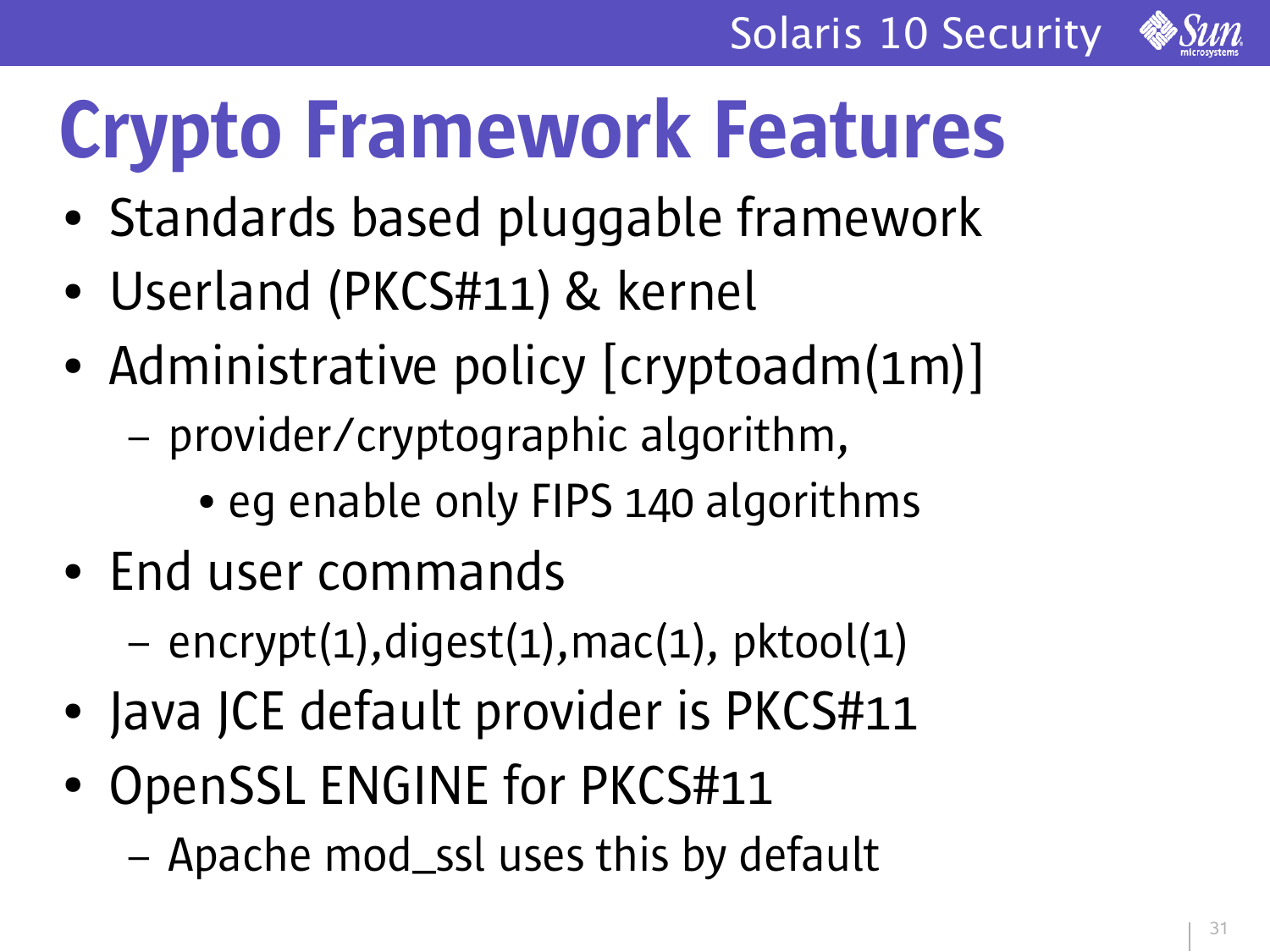

### Bundled Userland Providers • pkcs11\_softtoken.so.1

- Default PKCS#11 v2.11 software provider
- DES, 3DES, AES, RC4 (<=128 bit); RSA, DSA, D-H, MD5, SHA-1, SSL HMAC
- On disk (encrypted) persistant keystore
- pkcs11\_softtoken\_extra.so.1
	- Supports symmetric algorithms > 128-bit keys
	- Delivered via Encryption Kit in SUNWcry package
- Softtoken supports:
	- Asymmetric algorithms for signing & verification
	- Object and key management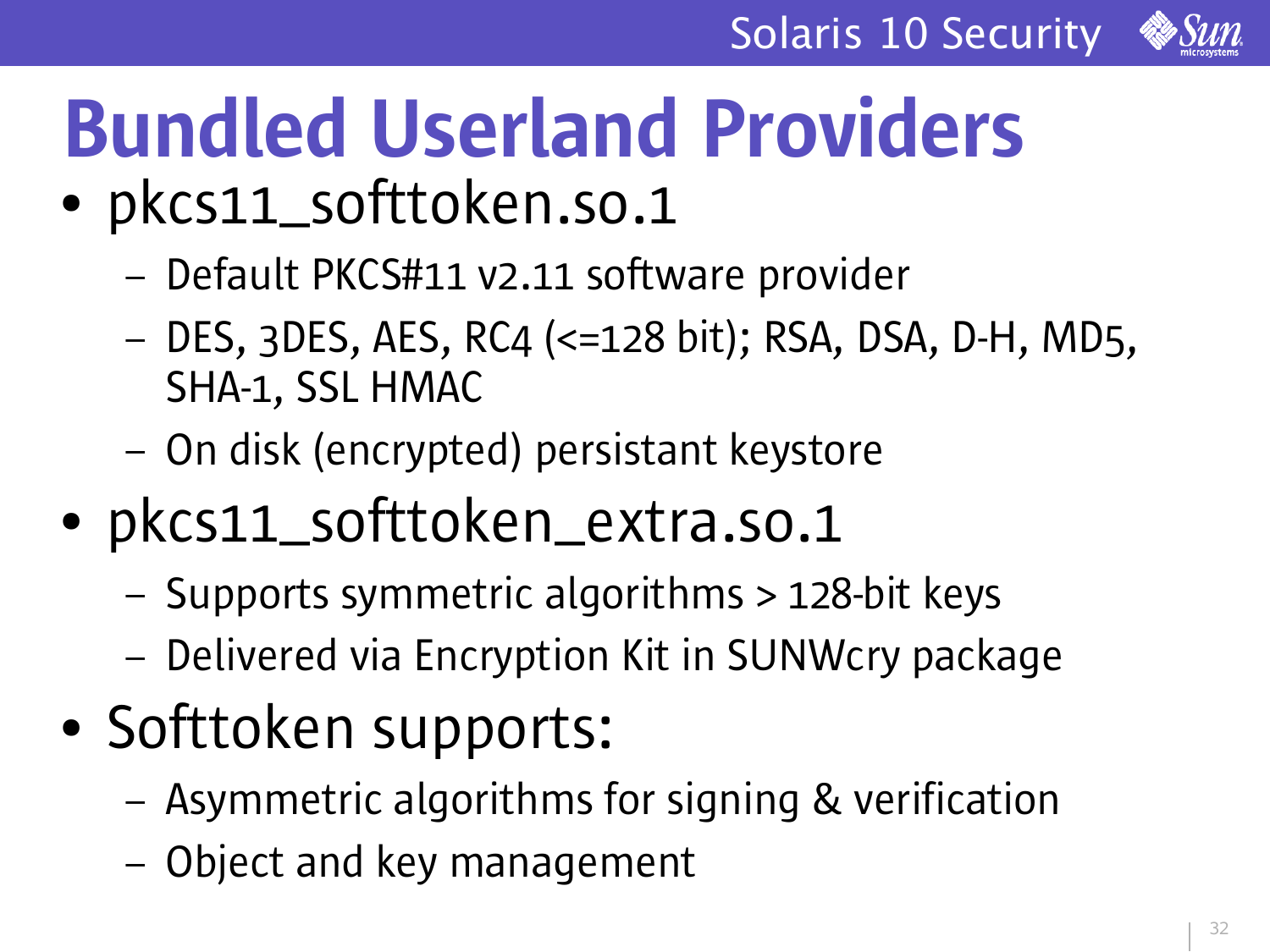![](_page_32_Picture_1.jpeg)

### Crypto Framework Consumers

- Kerberos, both kernel & userland code have been ported to the cryptographic framework.
- Userland performance numbers : ftp put

| Krb5i Krb5p   | Krb5i Krb5p         |
|---------------|---------------------|
| 77.00% 54.00% | 10 MB 87.00%56.00%  |
| 85.00% 53.00% | 20 MB 93.00% 58.00% |
| 76.00% 50.00% | 40 MB 91.00%59.00%  |
| 90.00% 56.00% | 100 MB93.00%56.00%  |
|               |                     |

- $\bullet$  ikrb = kerberos w/integrity checks using MD5 HMAC
- $pkrb = kerberos$  with 3DES for privacy & MD5 HMAC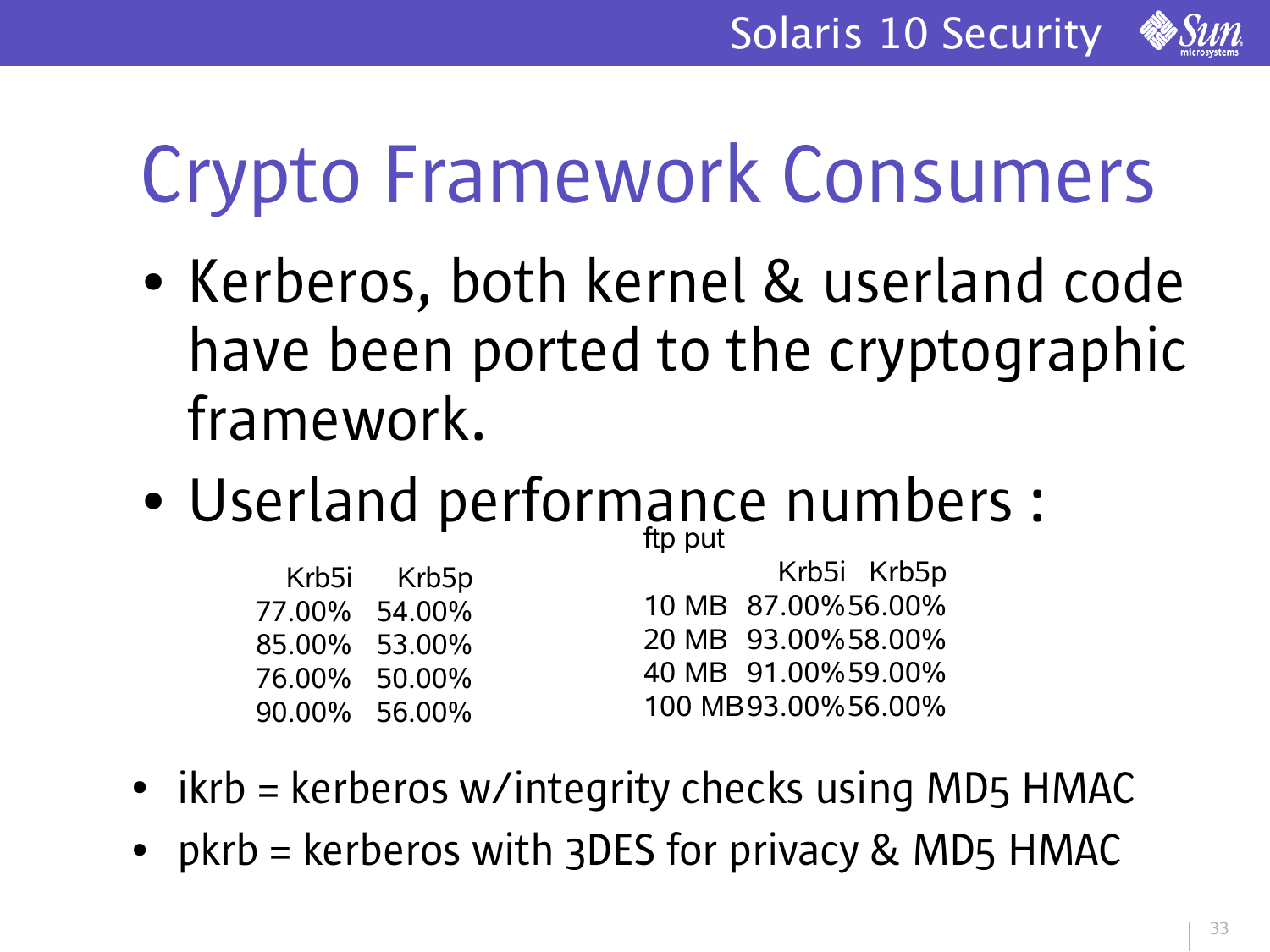![](_page_33_Picture_1.jpeg)

### Crypto Framework Consumers

• Kernel performance numbers:

NFS Read

|               | krb5 krb5i krb5p     |  |
|---------------|----------------------|--|
| <b>10 MB</b>  | 72.00% 63.00% 80.00% |  |
| 20 MB         | 71.00% 62.00% 79.00% |  |
| <b>40 MB</b>  | 71.00% 63.00% 81.00% |  |
| <b>100 MB</b> | 72.00% 61.00% 78.00% |  |

NFS Write

|              | krb5 |                      | krb5i krb5p |
|--------------|------|----------------------|-------------|
| <b>10 MB</b> |      | 80.00% 57.00% 72.00% |             |
| 20 MB        |      | 77.00% 64.00% 75.00% |             |
| 40 MB        |      | 74.00% 60.00% 75.00% |             |
| 100 MB       |      | 77.00% 64.00% 77.00% |             |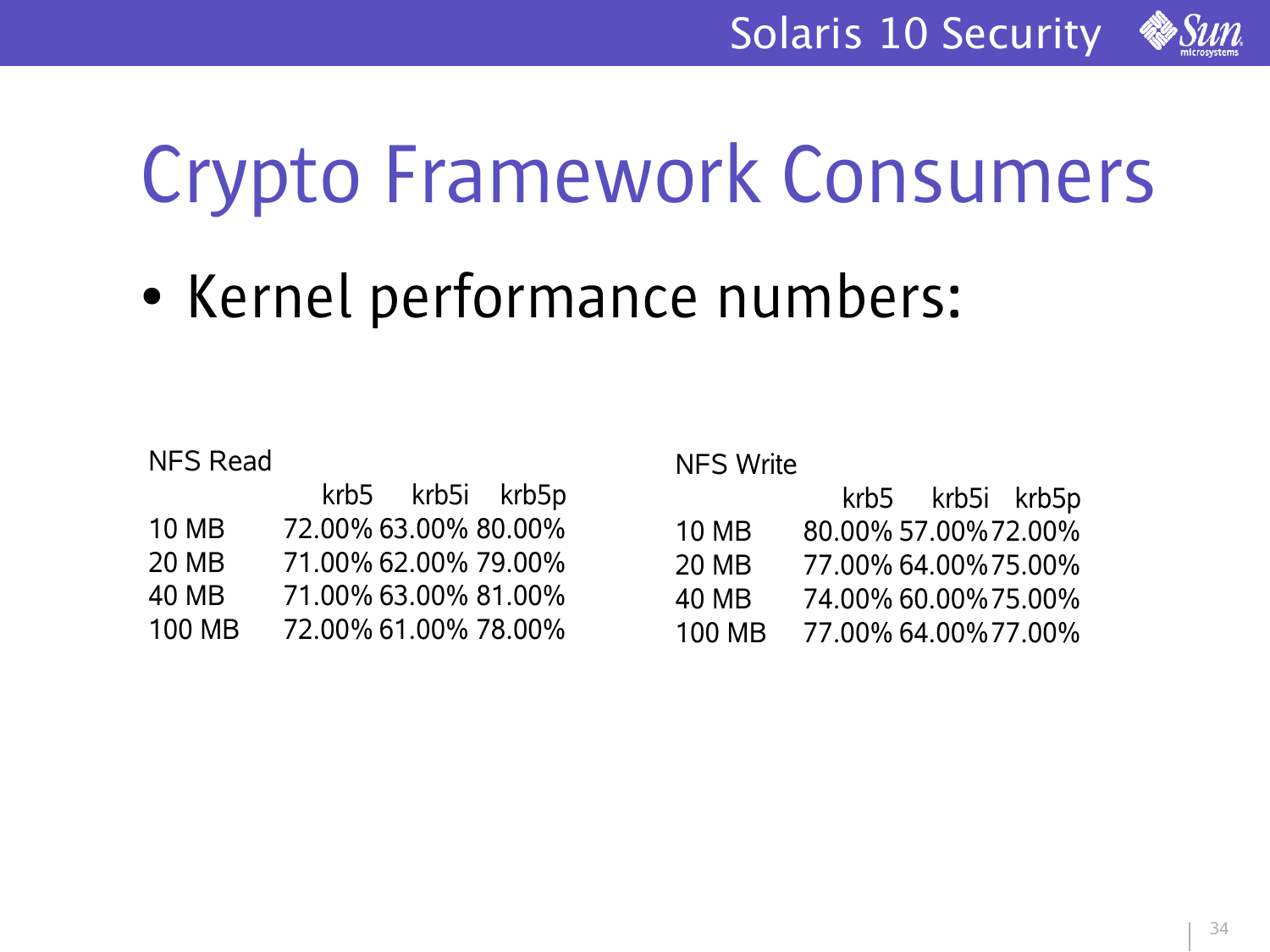![](_page_34_Picture_1.jpeg)

# Crypto Framework Consumers

- IPsec
	- Uses kcf interfaces for IPsec AH and ESP
	- IPsec performance numbers ([Mb/s], TCP\_STREAM between two SB1000):

|                              | Stock IPsec IPsec/kEF Diff |        |        |
|------------------------------|----------------------------|--------|--------|
| esp-aes/none:TCP_STREAM      | 67.45                      | 94.29  | 40%    |
| esp-aes/md5:TCP_STREAM       | 54.72                      | 71.02  | 30%    |
| esp-3des/none:TCP STREAM     | 20.21                      | 37.83  | 87%    |
| esp-3des/md5:TCP STREAM      | 19.09                      | 34.00  | 78%    |
| esp-blowfish/none:TCP_STREAM | 59.98                      | 70.73  | 18%    |
| esp-blowfish/md5:TCP STREAM  | 51.02                      | 57.49  | 13%    |
| esp-none/md5:TCP STREAM      | 143.23                     | 146.03 | 2%     |
| ah-md5:TCP STREAM            | 132.89                     | 132.15 | $-1\%$ |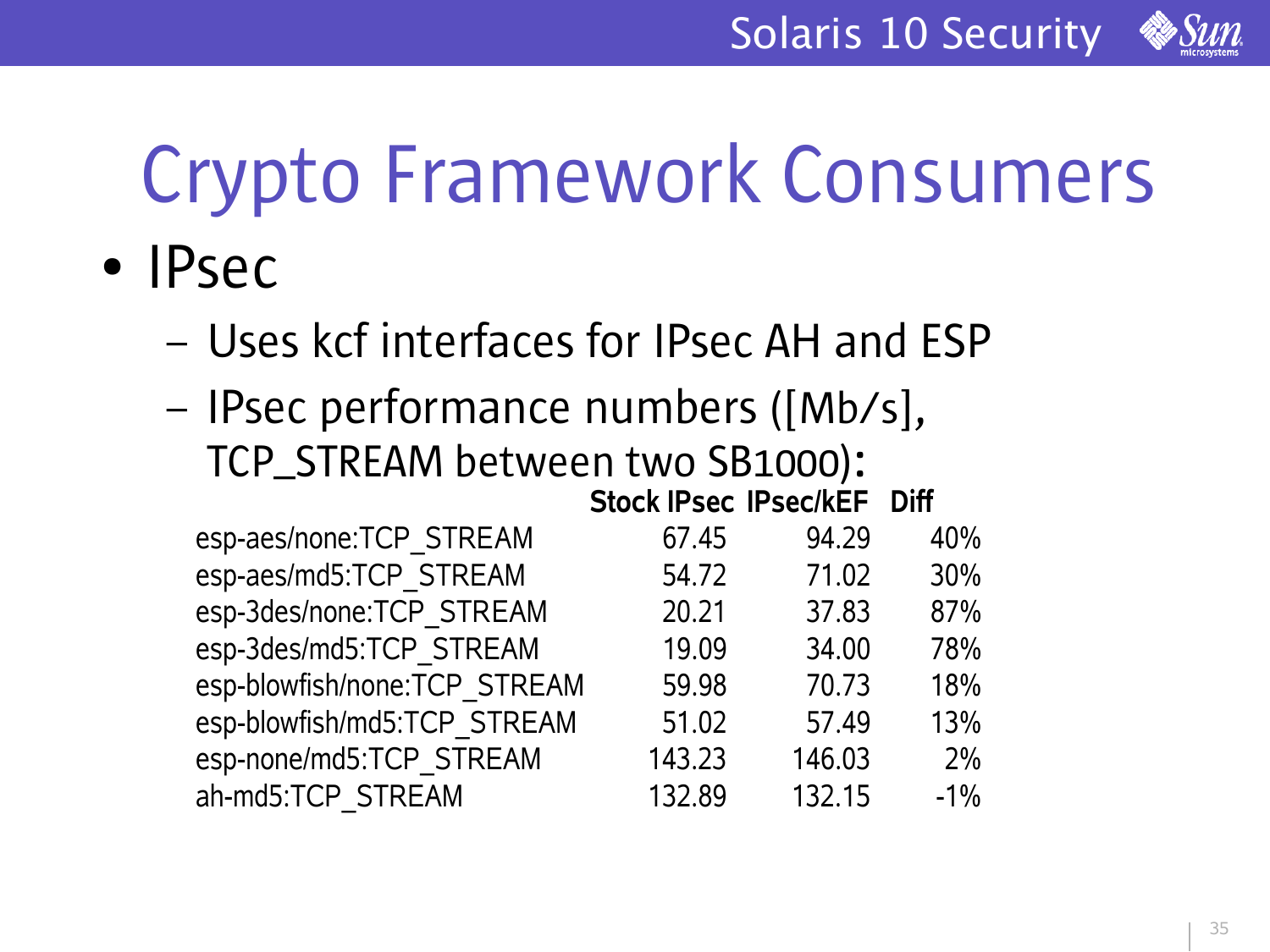![](_page_35_Picture_1.jpeg)

# Future Crypto Support

- SHA<sub>2</sub>
	- In OpenSolaris now, update of Solaris 10
- ECC support
	- Implemented but not yet shipped due to potential legal issues.
	- Support for Mozilla, Sun Java System WebServer
- FIPS 140-2 Evaluation
	- Not yet, is this important for you for software only @ level 2 ?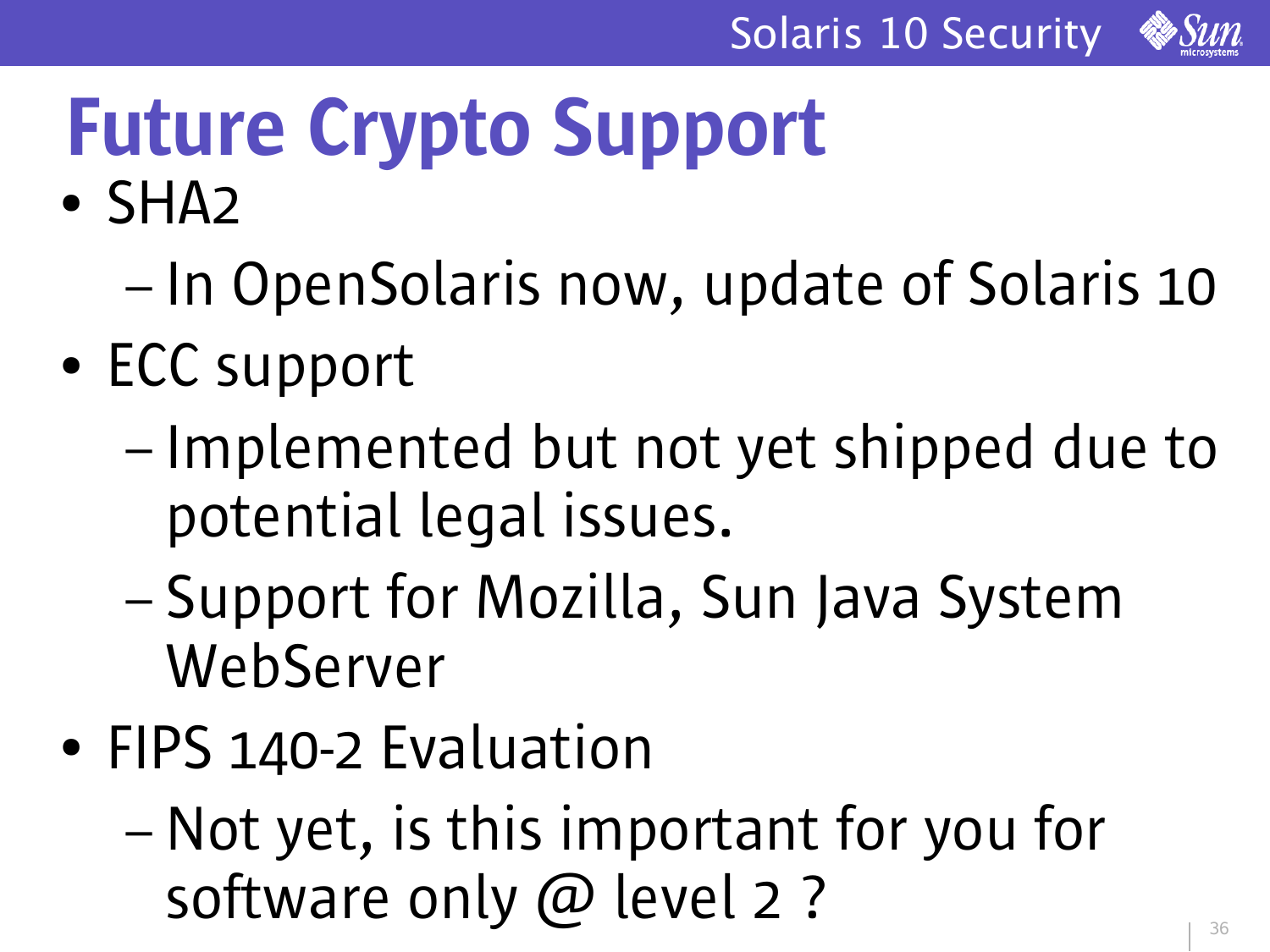![](_page_36_Picture_1.jpeg)

# Kerberos Evolution

- Bundled Kerberos-aware applications
	- Telnet, ftp, rsh, rlogin, rdist, KDC
	- Mozilla, Apache, Secure Shell (via GSS-API)
- Enhanced interoperability and security
	- TCP and IPv6 Support
	- AES-128, AES-256, 3DES, RC4-HMAC
- Ease of deployment
	- *kclient* automated system setup
	- *pam\_krb5\_migrate* automated KDC population
- Incremental KDC DB propagation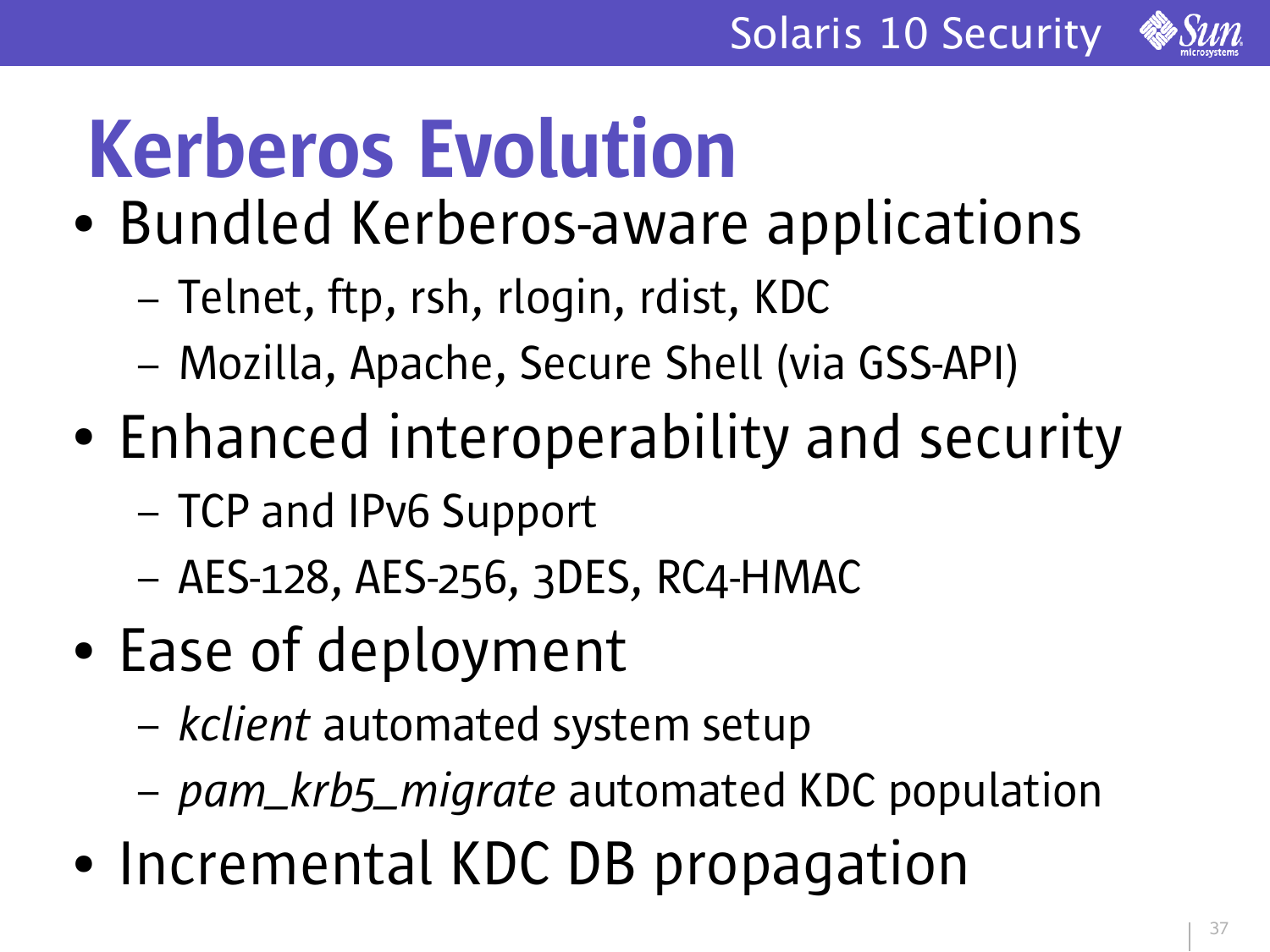![](_page_37_Picture_1.jpeg)

### Summary

- Role Based Access Control (RBAC)
- Process Least Privilege
- Zones (Solaris Containers)
- Packet Filter
- Service Management Framework
- Password enhancements
- Cryptographic Framework
- Kerberos enchancements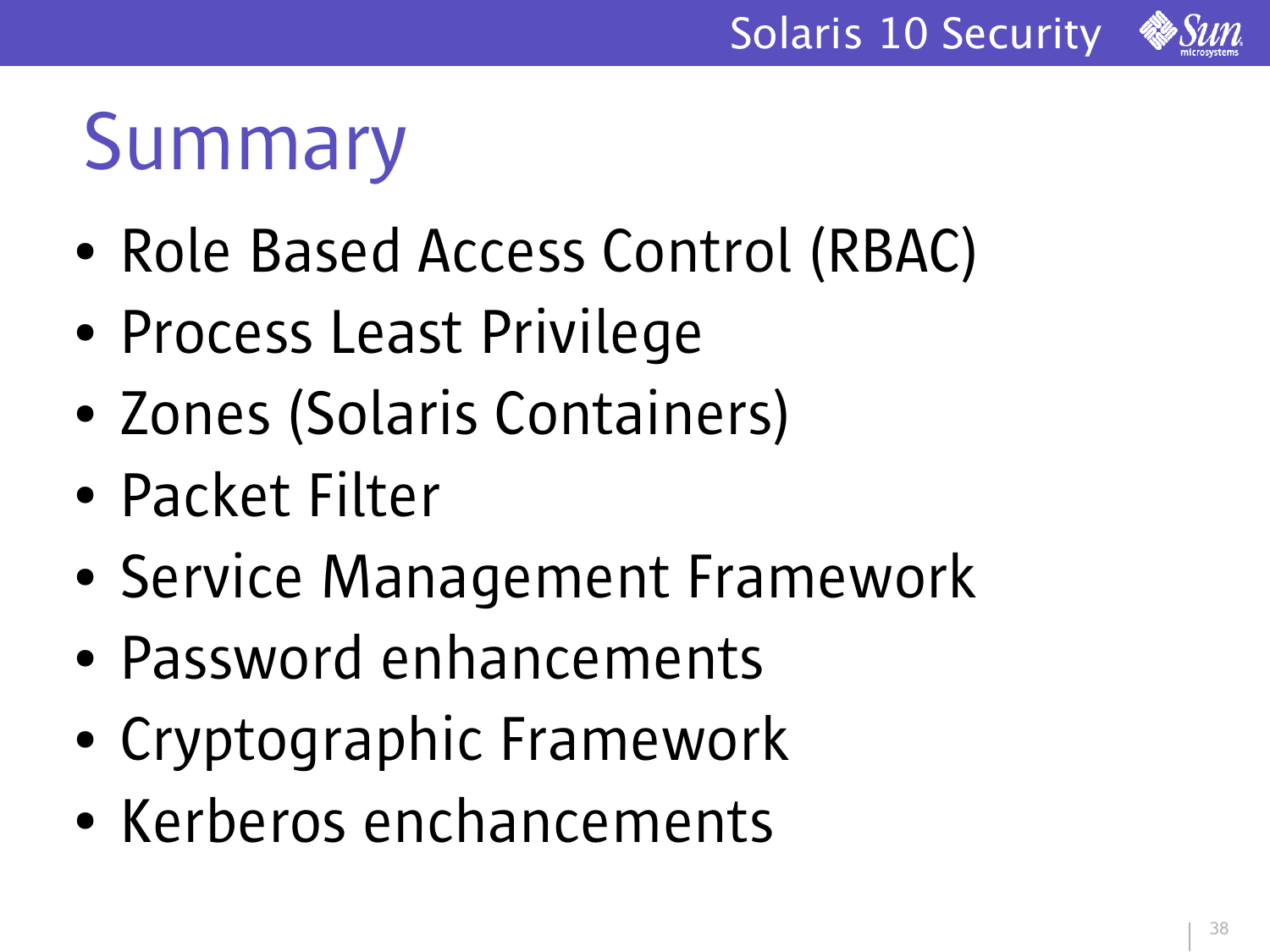![](_page_38_Picture_0.jpeg)

### Questions?

Resources: http://sun.com/solaris/security.jsp <innovation matters> ensolaris<sup>®</sup>

![](_page_38_Picture_4.jpeg)

![](_page_38_Picture_5.jpeg)